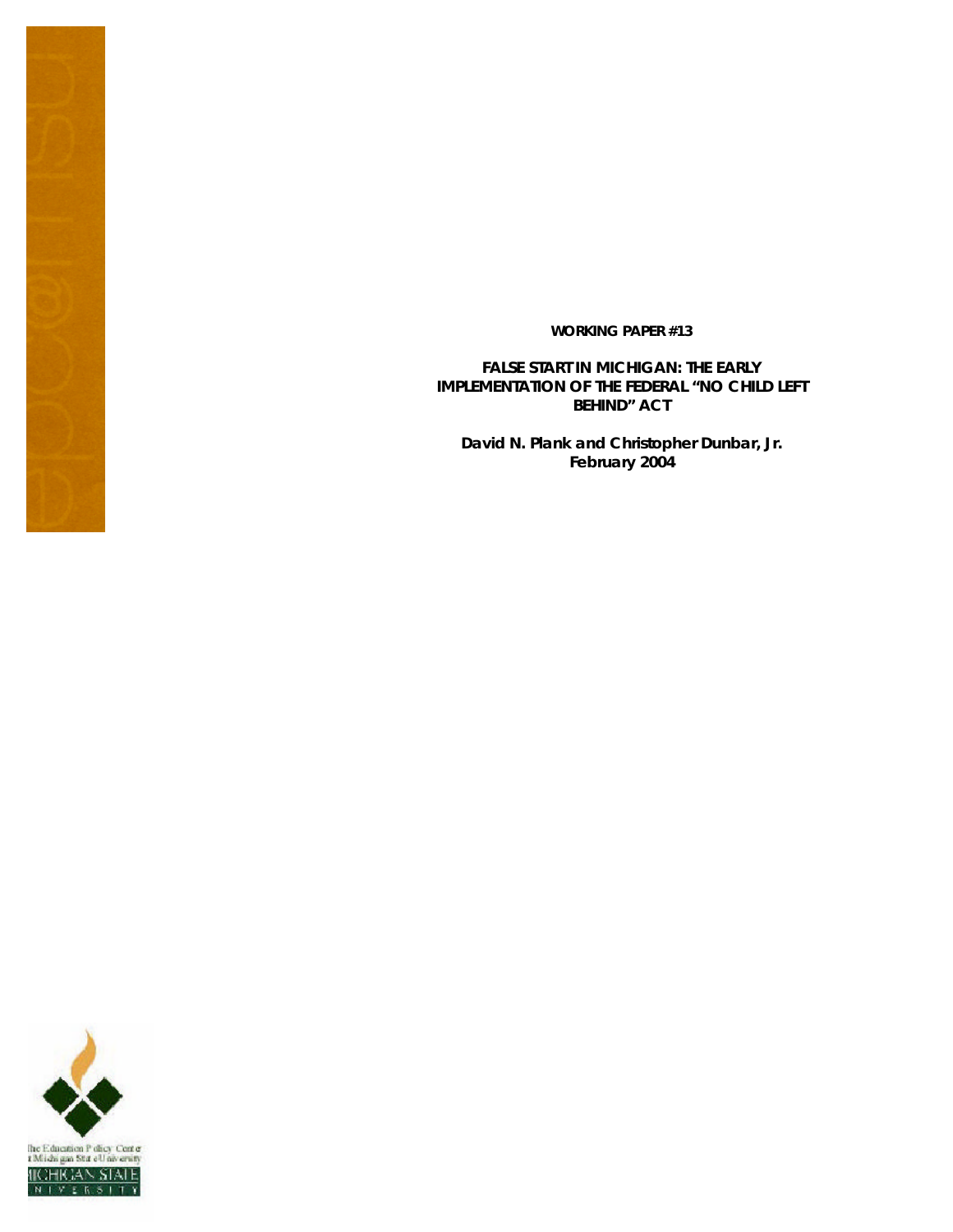# **FALSE START IN MICHIGAN: THE EARLY IMPLEMENTATION OF THE FEDERAL "NO CHILD LEFT BEHIND" ACT**

David N. Plank and Christopher Dunbar, Jr.

January 2004

Plank is Professor and Co-Director of the Education Policy Center in the College of Education at Michigan State University. Dunbar is Assistant Professor in the Department of Educational Administration in the College of Education at Michigan State University. Any opinions expressed are the authors' own, and do not necessarily reflect the views of the Education Policy Center, or of Michigan State University. This article will appear in the upcoming book *Leaving No Child Behind? Options for Kids in Failing Schools*, ed. Frederick M. Hess and Chester E. Finn, Jr., (New York: Palgrave Macmillan, 2004).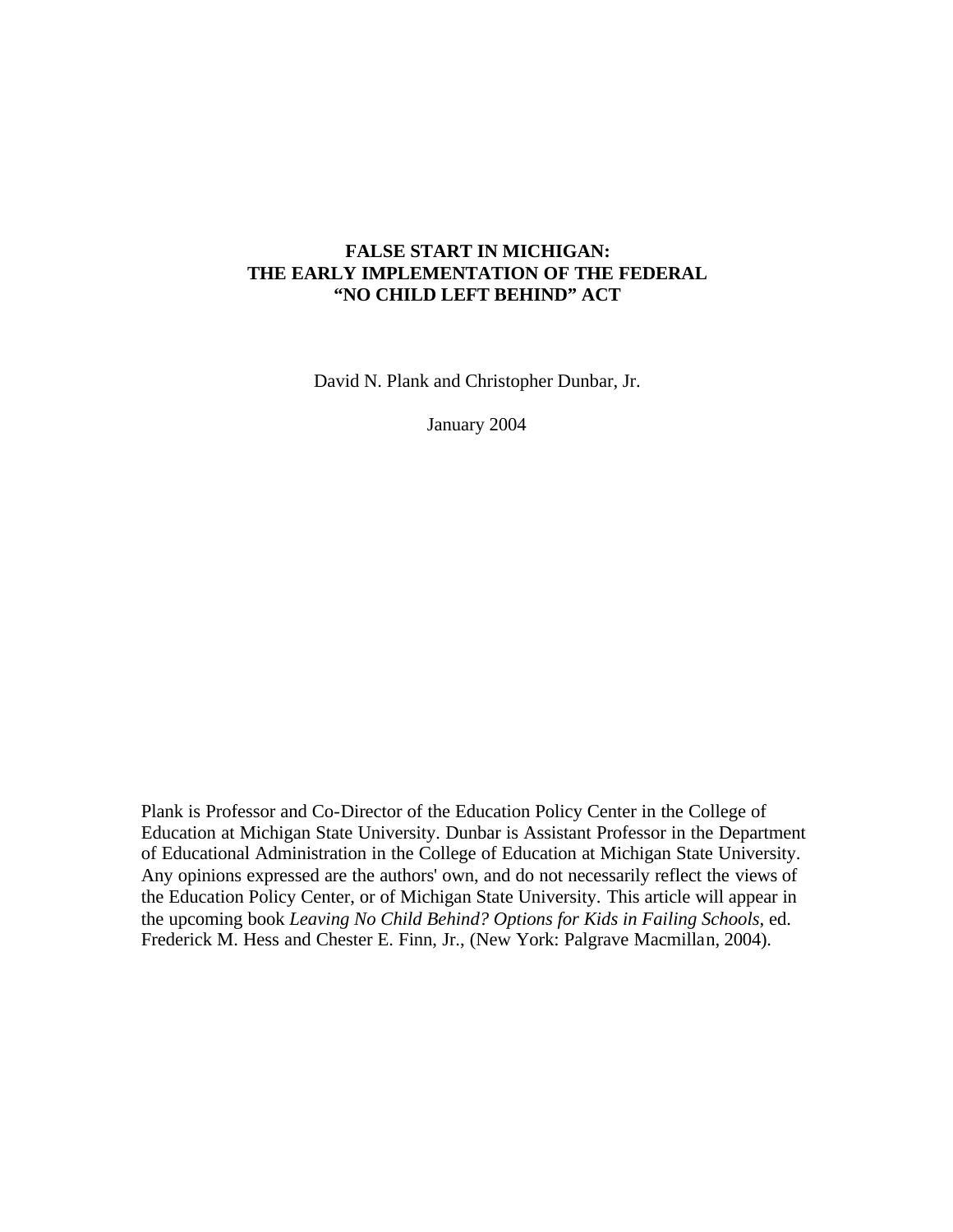# **FALSE START IN MICHIGAN: THE EARLY IMPLEMENTATION OF THE FEDERAL "NO CHILD LEFT BEHIND" ACT**

**David N. Plank and Christopher Dunbar, Jr. Michigan State University**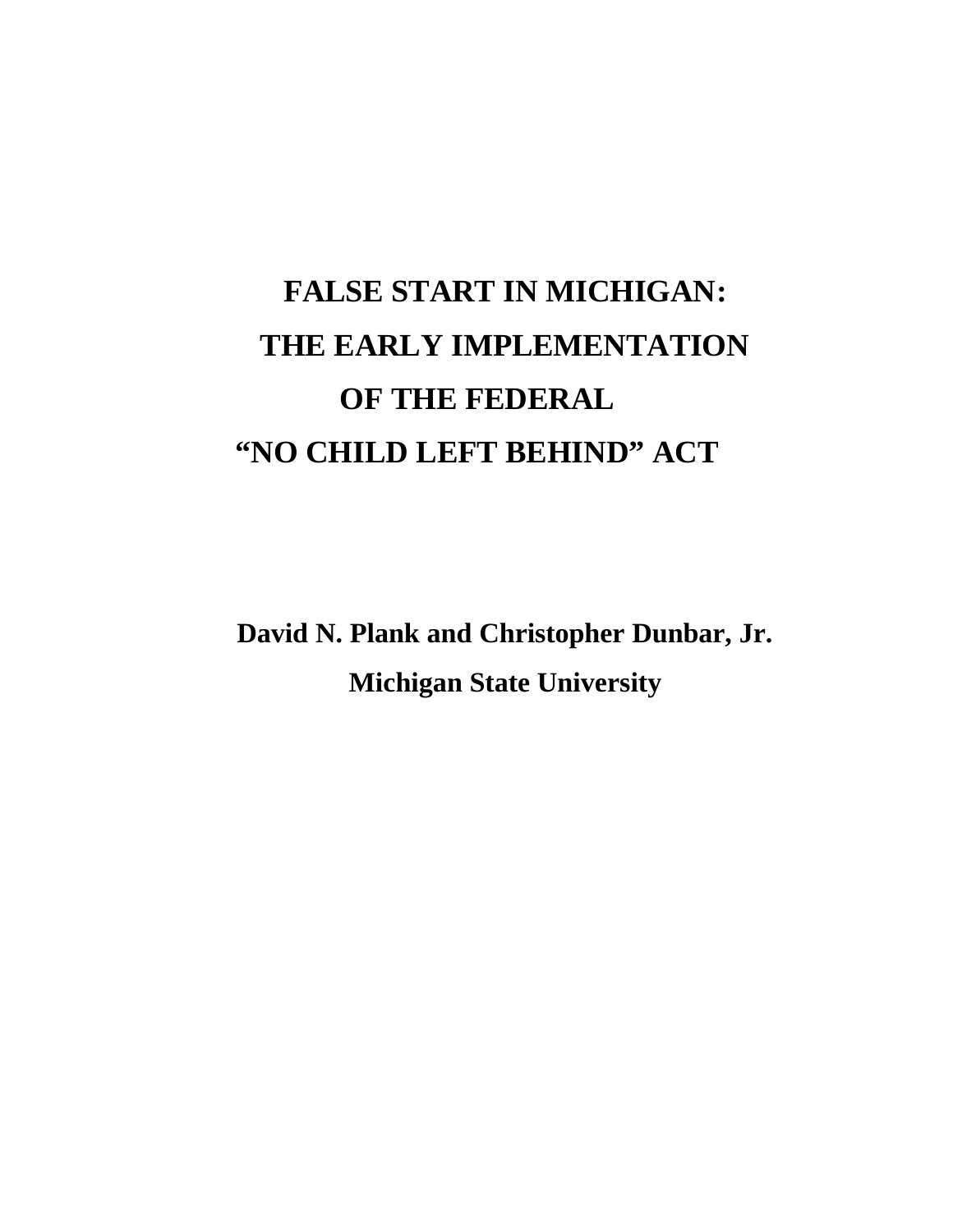# **FALSE START IN MICHIGAN: THE EARLY IMPLEMENTATION OF THE FEDERAL "NO CHILD LEFT BEHIND" ACT**

David N. Plank and Christopher Dunbar, Jr. Michigan State University

#### **I. Introduction**

The strategy behind NCLB relies on two key elements to induce schools to improve: the clarity of the signals that schools receive about their own performance, and the credibility of the consequences that schools experience when they fail to meet their achievement targets. In Michigan, however, the clear message that NCLB is expected to send to schools has been muddied, and the sanctions foreseen under NCLB have been imposed weakly and capriciously. There is widespread confusion and anxiety about the identification of "failing" schools, and little confidence that the sanctions required by NCLB will lead to school improvement. It is possible that these are mostly start-up issues that will be resolved with time, but there is at present little reason to think that this is true. Instead, it is difficult to see NCLB gaining much traction or leading to significant improvements in the performance of Michigan's public schools.

In this paper we review the early implementation of NCLB in Michigan. In the following section we describe the state policy context, with a particular focus on school choice and accountability policies adopted prior to or in parallel with the adoption of NCLB. We also discuss some of the administrative and political issues that have influenced implementation at both state and local levels. In the third section we discuss the school choice and supplemental services provisions of the law, and in the fourth we examine how these provisions have been put into effect in three urban school districts—Detroit, Flint, and River City<sup>1</sup>. In the concluding section we offer an assessment of the early implementation of NCLB in Michigan, and express some doubts about whether the law will produce significant improvements in the performance of schools serving disadvantaged students.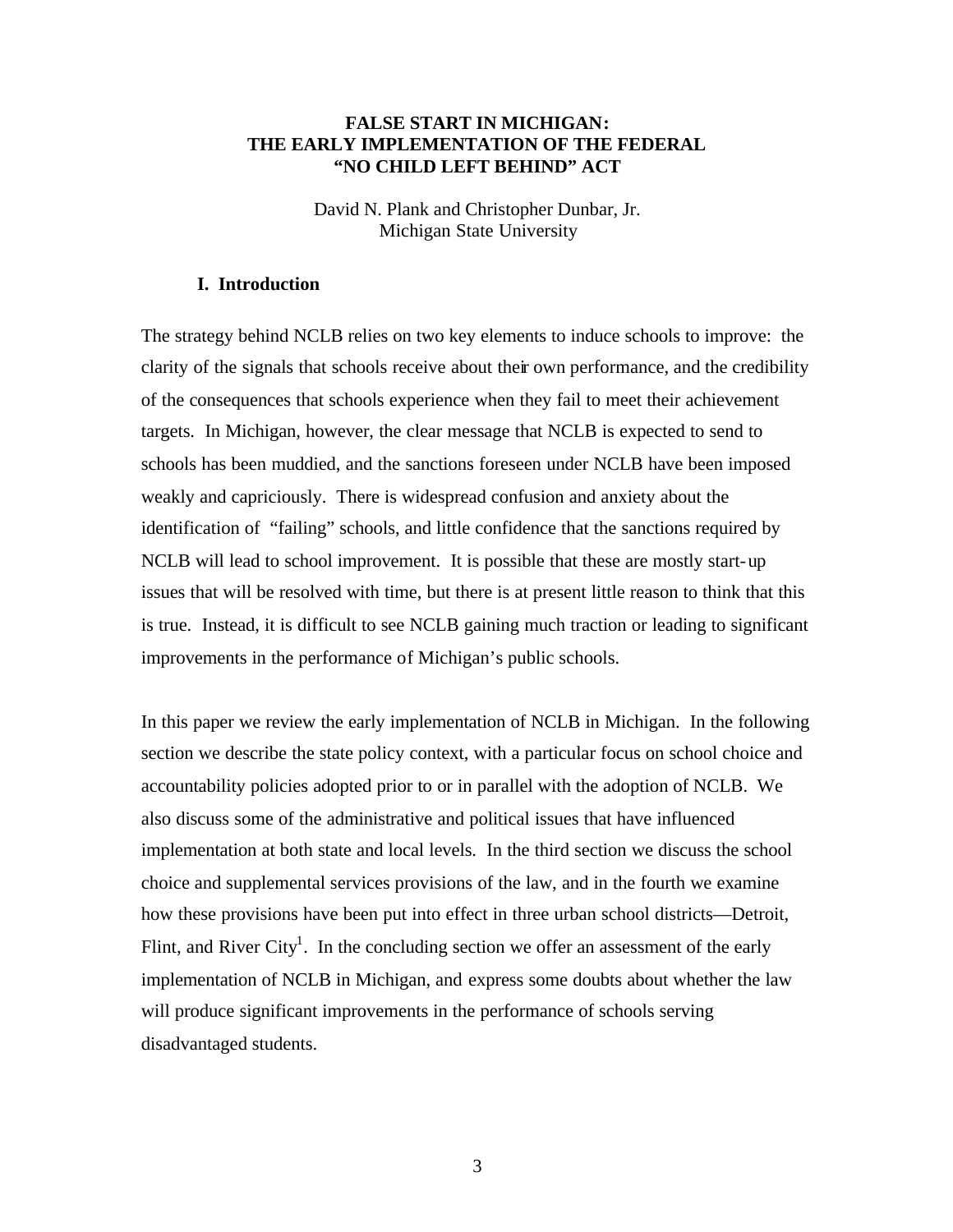#### **II. Policy Context and Policy Implementation**

#### **A. The Michigan Policy Context**

Three key features of Michigan's policy environment are especially important for an analysis of the implementation of NCLB. The first of these is the way Michigan funds its schools, and the second is Michigan's school choice policies, which are among the most comprehensive in the country. The third is the history of the state's efforts to develop an accountability system for Michigan schools.

#### *1. School Funding and School Choice*

Since the adoption of Proposal A in 1994, the Michigan Legislature has distributed most education revenues to local school districts on the basis of portable capitation grants.<sup>2</sup> When a child moves from one district to another, or from a traditional public school to a charter school, the full value of the state foundation allowance moves with her. There is no residual "local share." Under this system, the only way for school districts to increase revenues is to increase enrollments, and the competition among schools and school districts for students and the revenues that come with them has steadily intensified.

The competition to increase enrollments and revenues has produced new choices for parents. On the one hand, Michigan has one of the "strongest" charter school laws in the country. In 2002-03 there were 184 charter schools in operation in Michigan, enrolling more than 70,000 students. Most are located in urban school districts, including more than 40 in the city of Detroit. On the other hand, Michigan's interdistrict choice law places virtually no restrictions on parents' opportunities to choose among public schools. Parents may choose schools in any school district within their own Intermediate School District  $(ISD)$ ,  $3$  or in any contiguous ISD. Children in Lansing, for example, can choose to attend any school in Ingham County (where Lansing is located), or in Clinton, Eaton, Jackson, Livingston, or Shiawassee Counties. The only constraint on inter-district choice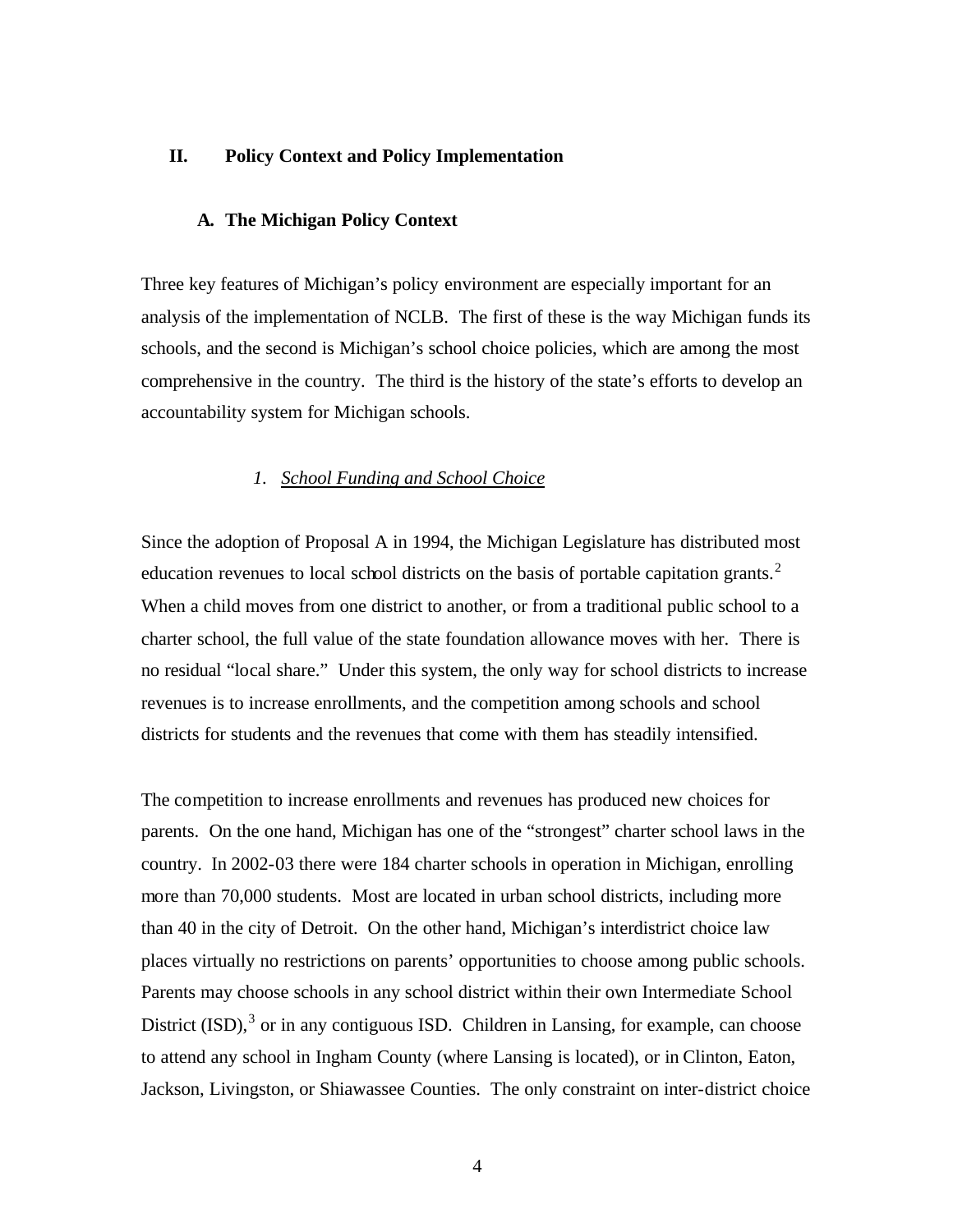(apart from distance) is that districts may decide to close their schools to students who do not reside in the district. The number of "open" districts has nearly doubled since 1996; almost 70 percent of Michigan school districts are now open to non-resident students.

About 6 percent of all Michigan students are currently enrolled in charter schools or in schools in districts other than the one where they reside, and these numbers have been growing rapidly. (See Table 1.) The vast majority of students who participate in school choice programs are from school districts in Michigan's major metropolitan areas, including Detroit, Grand Rapids, Flint, Lansing, and Pontiac.

#### **Table 1**

#### **Participation in School Choice, 1996 - 2003**

| Schoo  | Numbe  | Numbe   | Charter         | <b>Number</b>   | Interdistri     | Percentage       | Choice          |
|--------|--------|---------|-----------------|-----------------|-----------------|------------------|-----------------|
| 1 Year | r of   | r of    | School          | οf              | ct Choice       | of               | and             |
|        | Charte | Charter | <b>Students</b> | Interdistri     | <b>Students</b> | <b>Districts</b> | Charter         |
|        | r      | School  | As a            | ct Choice       | As a            | Accepting        | <b>Students</b> |
|        | School | Student | Percentag       | <b>Students</b> | Percentag       | Nonreside        | As a            |
|        | S      | S       | e of All        |                 | e of All        | nt               | Percentag       |
|        |        |         | Michigan        |                 | Michigan        | <b>Students</b>  | e of All        |
|        |        |         | $K-12$          |                 | $K-12$          |                  | Michigan        |
|        |        |         | <b>Students</b> |                 | <b>Students</b> |                  | $K-12$          |
|        |        |         |                 |                 |                 |                  | <b>Students</b> |
| 1996-  | 79     | 12,047  | 0.8             | 7,836           | 0.5             | 36.8             | 1.3             |
| 97     |        |         |                 |                 |                 |                  |                 |
| 1998-  | 138    | 34,319  | 2.2             | 14,723          | 0.9             | 45.2             | 3.1             |
| 99     |        |         |                 |                 |                 |                  |                 |
| 2000-  | 176    | 56,417  | 3.5             | 25,553          | 1.6             | 58.3             | 5.1             |
| 01     |        |         |                 |                 |                 |                  |                 |
| 2002-  | 184    | 72,312  | 3.8             | 43,756          | 2.3             | 69.4             | 6.1             |
| 03     |        |         |                 |                 |                 |                  |                 |

# *2. Holding Schools Accountable*

Like other states, Michigan has wrestled over the past decade with the task of holding schools accountable. The Michigan Education Assessment Program (MEAP) was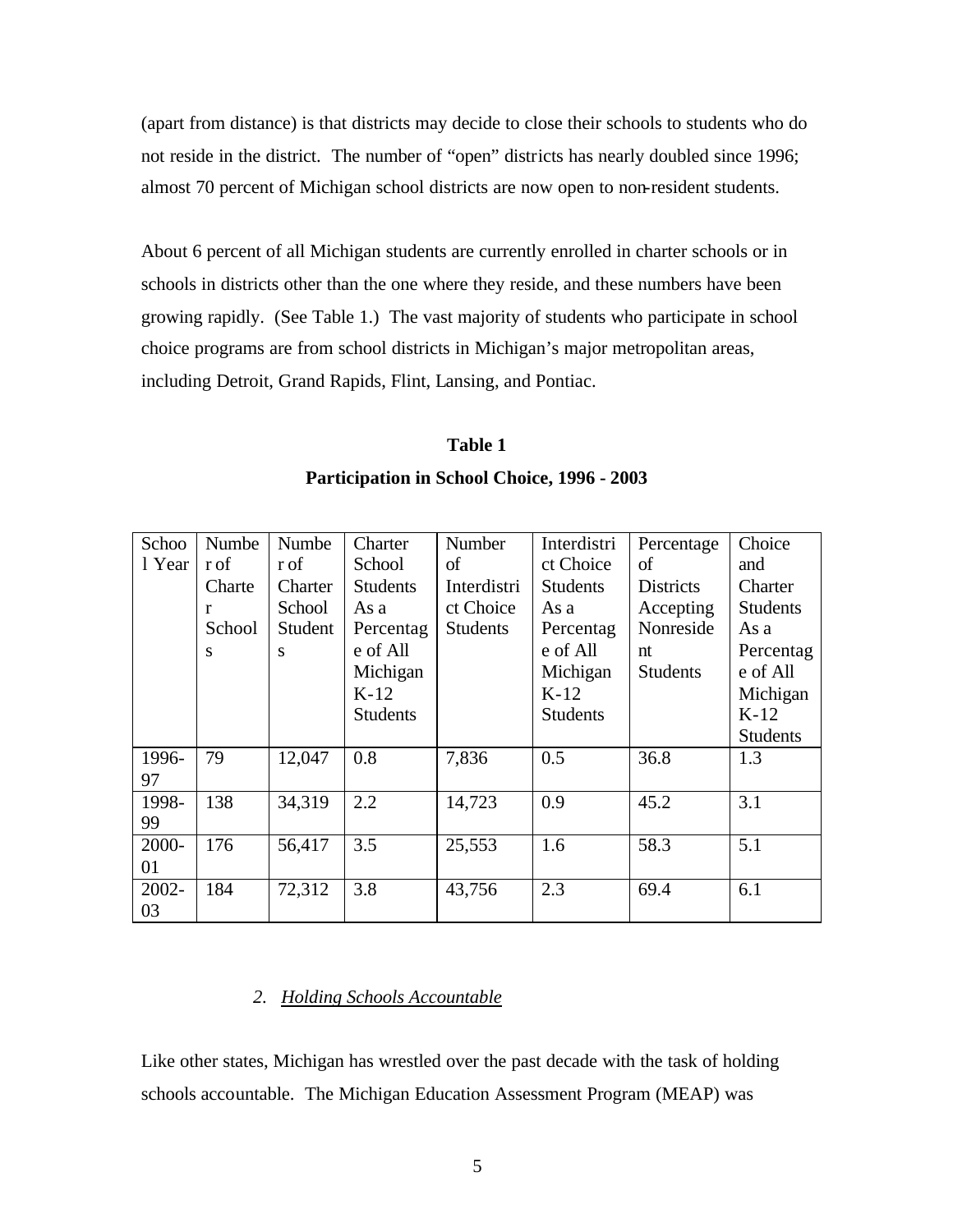created in the 1970s, as an instrument to determine whether schools were covering the main elements of the state's core curriculum. In the 1990s the stakes attached to MEAP assessments were significantly increased, for both schools and students. On the one hand, scores on MEAP were put to work as the principal basis for school accreditation. Schools in which a significant percentage of students failed to meet state standards were publicly identified, and some were subjected to state intervention. On the other hand, the Legislature established "merit awards" for middle and high school students who performed well on MEAP, in order to raise participation rates and encourage students to take the assessments seriously. More recently, the State Board of Education has developed a new accreditation system for Michigan schools (known as Education Yes!) that seeks to provide a more comprehensive and accurate account of how different schools are performing. The new accreditation system has been plagued by a number of conceptual and technical problems, which significantly delayed its implementation. The first "report cards" on Michigan schools were released in January 2004.

 Over the past decade, Michigan has also acquired some experience with state intervention in local schools. In 1999 the Legislature replaced the elected school board in Detroit with a board appointed by the Mayor.<sup>4</sup> The new board in turn appointed a Chief Executive Officer for the Detroit Public Schools, who enjoys all of the administrative authority traditionally vested in the school board. The board retains the right to fire the superintendent, but otherwise cannot intervene in the management of the school system. In 2000 the Michigan Department of Education declared the Inkster School District to be in financial and academic "bankruptcy." After negotiations with the state, the school board in Inkster signed a contract under which responsibility for managing the district was awarded to Edison Schools. Since 2001, under an initiative known as "Partners for Success," the Michigan Department of Education has identified low-performing schools and required them to participate in a program aimed at improving the achievement of their students. The program assigns seasoned administrators to assist troubled schools in turning themselves around.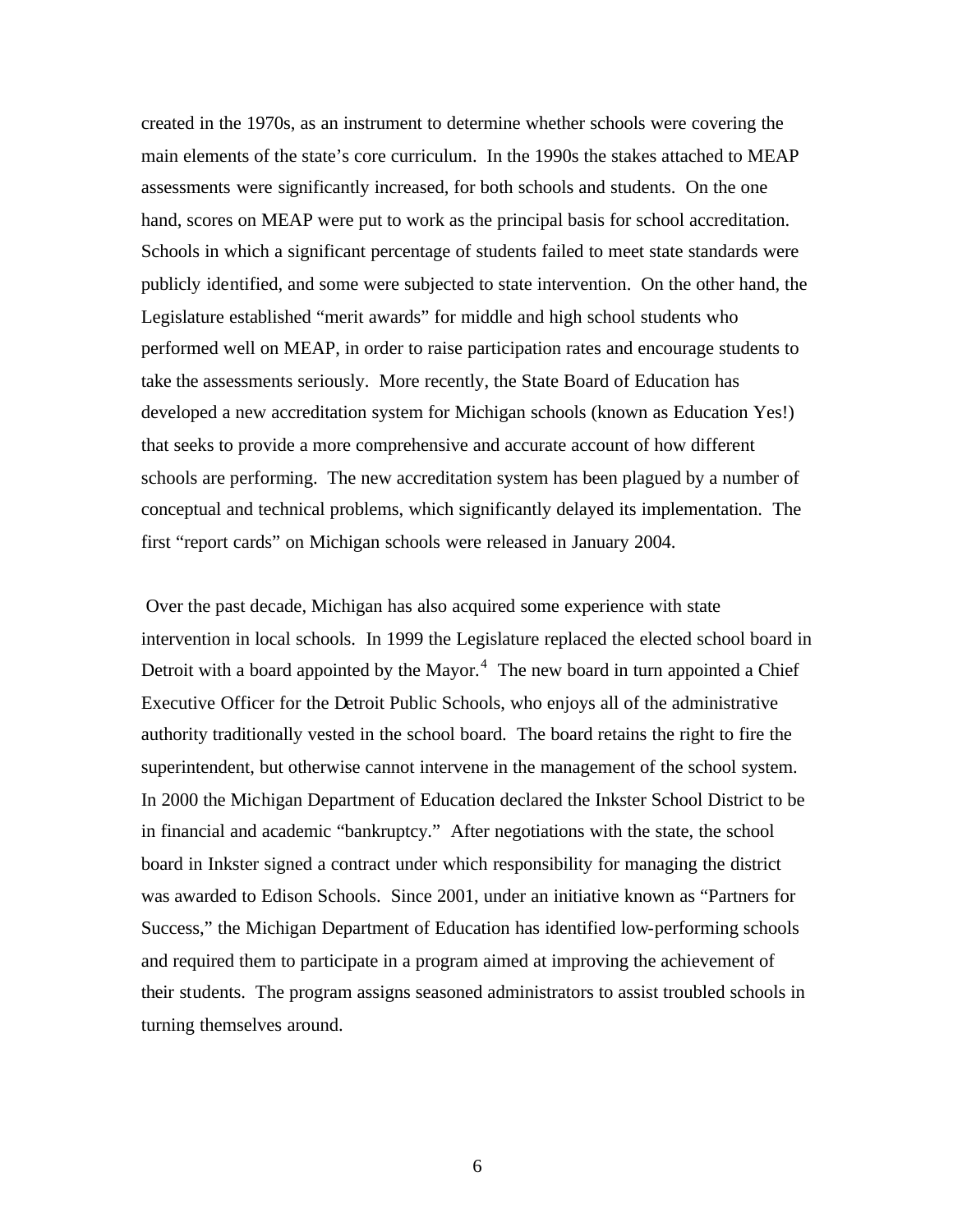#### **B. Implementing NCLB in Michigan**

The early implementation of NCLB in Michigan has been vexed by a number of factors. Controversy and debate over the legitimacy and efficacy of NCLB have consumed the first year of implementation, despite public expressions of support from Governor Granholm and other officials. Partly as a result, very little public attention has been paid to NCLB strategies for school improvement, including school choice and supplemental services. Two key obstacles account for these early stumbles. First, the state has sent weak and confusing signals to schools about the performance of their students. Second, the limited administrative and financial capacity of state government including the Michigan Department of Education (MDE) has undermined the implementation of key provisions of NCLB.

#### *1. Weak And Confusing Signals*

#### *a. How many Michigan schools are failing?*

The greatest controversy in the early implementation of NCLB has revolved around the question of how to identify schools that are not making adequate yearly progress (AYP). Disputes over this question have been addressed in very public negotiations between the Michigan Department of Education and the US Department of Education, which have produced two main outcomes. The first of these has been an extraordinary degree of volatility in the number of schools included on Michigan's list of schools that have failed to meet AYP targets. The second has been a dramatic lowering of the standards against which Michigan measures the performance of public schools.

When the US Department of Education announced its first list of schools that had failed to meet AYP targets in Summer 2002, 1513 Michigan schools were on the list. Nearly 20 percent of all "failing" schools in the United States were in Michigan, more than in any other state. This was attributable to the state's high standards for school performance, which had been in place since 1994. Under Michigan standards, 75 percent of a school's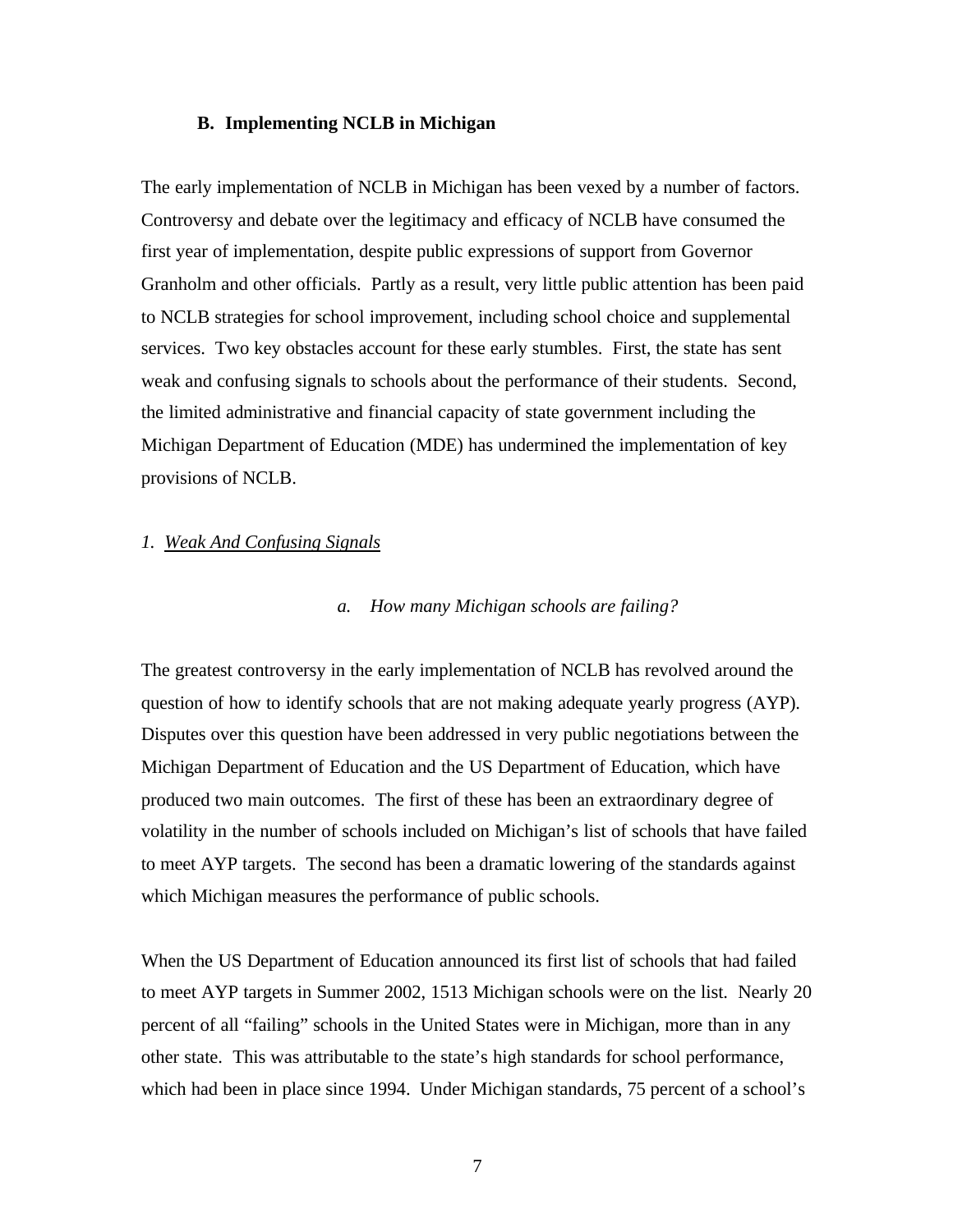students had to meet or exceed standards in four subject areas on the Michigan Educational Assessment Program (MEAP) test for the school to be given a satisfactory rating.<sup>5</sup> The federal stand ards enacted in NCLB were significantly less rigorous than Michigan's, and some states did not yet have standards in place (and consequently had no schools on the federal list).

Despite affirmations from Washington that states would not be permitted to lower their standards in response to NCLB, negotiations to lower Michigan's standards immediately ensued. In November 2002, the State Board of Education adopted new standards that conformed to the federal standards enacted in NCLB. Under the new standards, 47 percent of elementary students would have to meet or exceed state standards in math, and 38 percent of elementary students would have to meet or exceed state standards in reading for a school to meet its initial AYP target. In middle schools, 31 percent of students were required to meet or exceed state standards in both math and reading. Performance on the science and social studies components of MEAP was no longer taken into account.

Under the new standards the number of "priority" schools in Michigan fell by more than 80 percent, from 1513 to 216. Negotiations between the Michigan Department of Education and the USDOE continued, and in July 2003 the number of "priority" schools was increased once again, to 760. At the time of this new announcement, however, parents and educators were assured that most of the schools being added to the list would soon be removed.<sup>6</sup> In January 2004 the MDE announced that 896 Michigan schools had failed to make AYP in 2003-04, but many schools insisted that the state's calculations were in error.<sup>7</sup> The "real" number of schools that are failing to meet Michigan standards consequently remains mysterious.

# *b. Penalties for early compliance*

Under NCLB, schools that fail to make AYP for an extended period of time are subject to escalating sanctions, ranging from choice for parents in the second year to reconstitution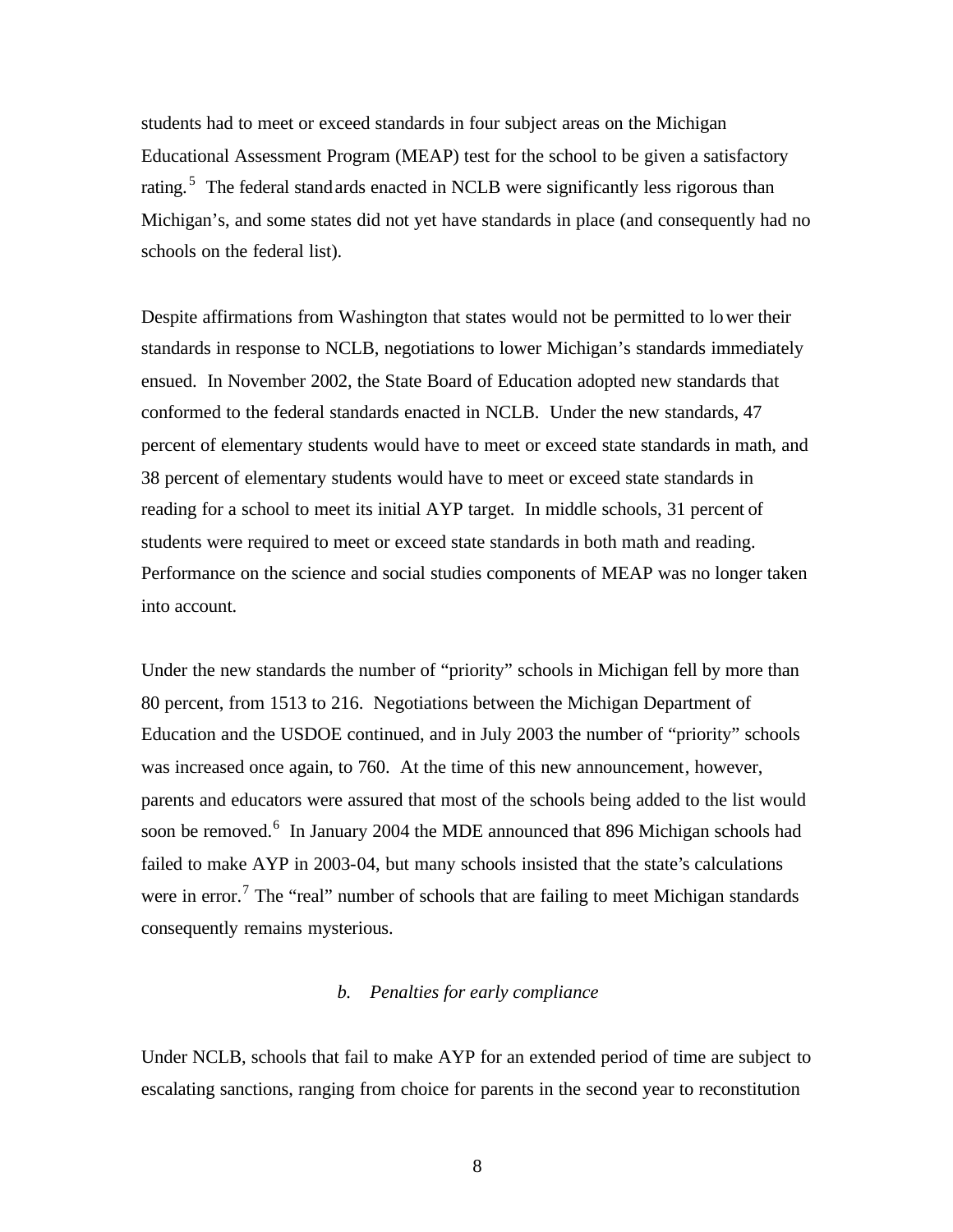in the fifth. The idea is that schools should initially be subjected to relatively mild sanctions, and given an opportunity to turn themselves around, before more draconian interventions are imposed.

In states like Michigan, however, where assessment systems have been in place for some time, many schools have found themselves subject to the full array of sanctions in the first year of NCLB implementation.  $8$  Of the 896 schools that failed to make AYP in 2003-04, for example, 112 schools are already facing reconstitution, and an additional 84 schools have not made improvement for four years. Of the remaining schools on the list, 83 have failed to make AYP for three years, and 30 have failed for two years.

There is virtually no public disagreement with the proposition that many of these schools are in serious trouble, and a variety of initiatives have been undertaken to turn them around.<sup>9</sup> At the same time, however, the structured escalation of sanctions included under NCLB is not being given a chance to work in these schools. Instead, many of them find themselves obliged to respond to all three levels of sanctions at once. Under these circumstances, planning for reconstitution necessarily assumes the first importance. The signals that parents and educators are expected to receive from the school choice and supplemental services provisions of NCLB are confused or overwhelmed, and initiatives to turn the schools around are likely to be short-circuited.

# *2. Financial and administrative obstacles*

As in the implementation of any complex social policy, financial and administrative problems have complicated the implementation of NCLB in Michigan. On the administrative side, problems with the management and analysis of MEAP scores have produced long delays in the identification of schools that are subject to NCLB sanctions. In addition, the radically diminished capacity of MDE undermines efforts to hold schools and districts accountable for implementation. On the financial side, a persistent and deepening budget crisis has diverted policy attention from the problems of "priority schools," and curtailed the resources available to support intervention in these schools.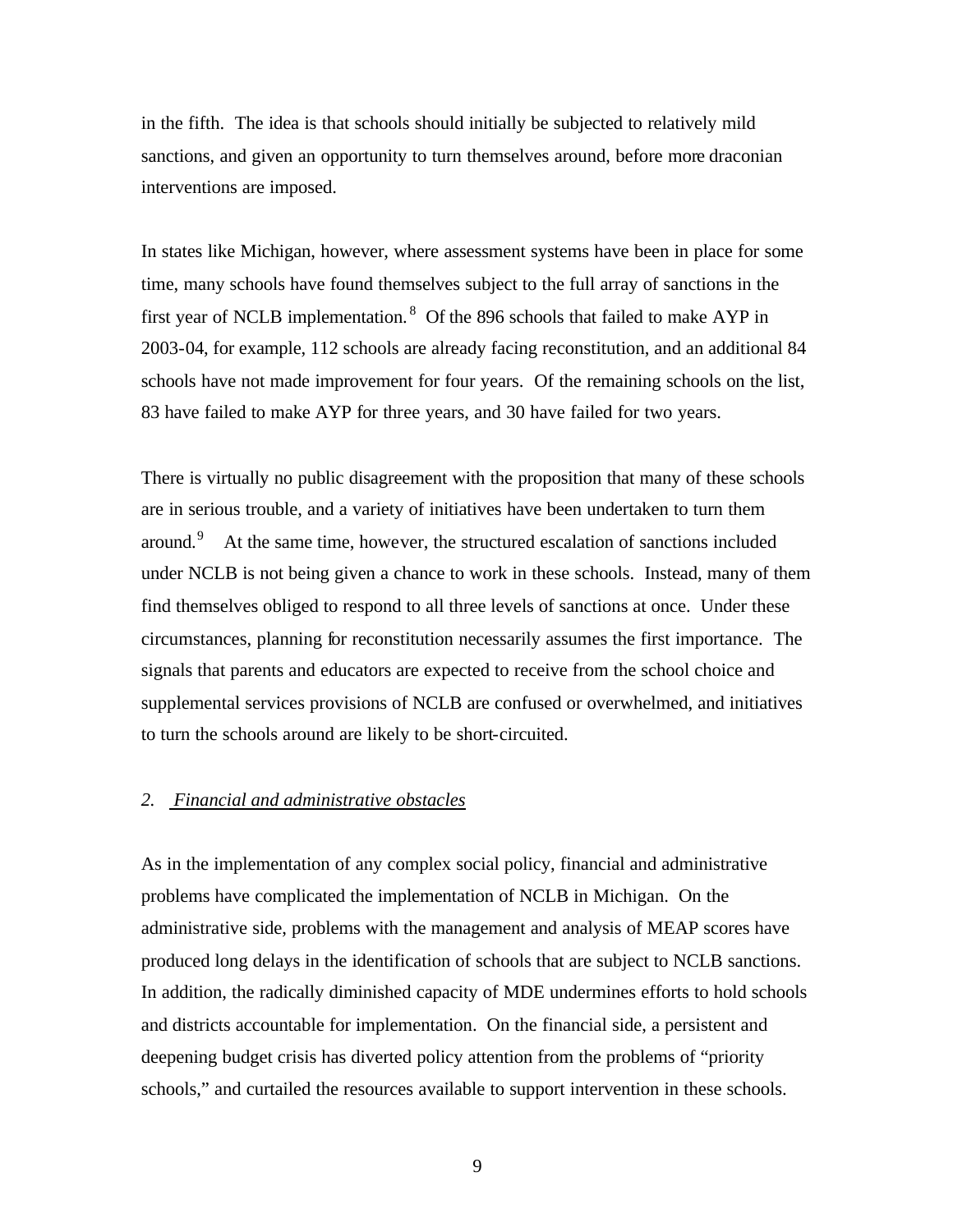One of the persistent complaints about MEAP (and other state assessment programs) has focused on delays in getting scores back to teachers and schools. Failure to return scores in a timely manner deprives teachers of potentially useful feedback, because the students who participated in the assessment under their supervision have moved on to other teachers, and often to other schools. The prospect of sanctions under NCLB further increases the significance of prompt return of assessment results, for school districts and parents. Districts need to know the status of their schools if they are to inform parents about choice options, identify providers of supplemental services, and plan for reconstitution. Parents also need to know the status of their schools if they are to take advantage of the opportunities for choice and supplemental services that NCLB opens to them.

For the first full year of NCLB implementation, the Michigan Treasury<sup>10</sup> contracted with a private company to manage and analyze MEAP data. The contract called for MEAP results to be returned to schools in June 2003, but in the event schools only received their preliminary results in October 2003, well after the beginning of the school year. In this process more than 3000 student assessments were misidentified or lost, and some results were sent to the wrong schools. In addition, more than one-third of all Michigan schools immediately filed appeals on their MEAP results, claiming errors in the data provided by the MDE.  $^{11}$  Schools that had failed to achieve their AYP targets in 2002-03 were finally identified at the end of January 2004.

The early implementation of NCLB has been further undermined by the radically diminished capacity of state agencies including MDE to monitor local compliance. Over the course of the past decade the number of employees at MDE was reduced by 90 percent, with key functions including student assessment transferred to other agencies. Cuts in budget and staffing have continued under Governor Granholm, who has simultaneously moved to return most educational functions to the Department. As a result, the energies of key staff are consumed by financial emergency and administrative reorganization. Whatever capacity for leadership remains has been devoted to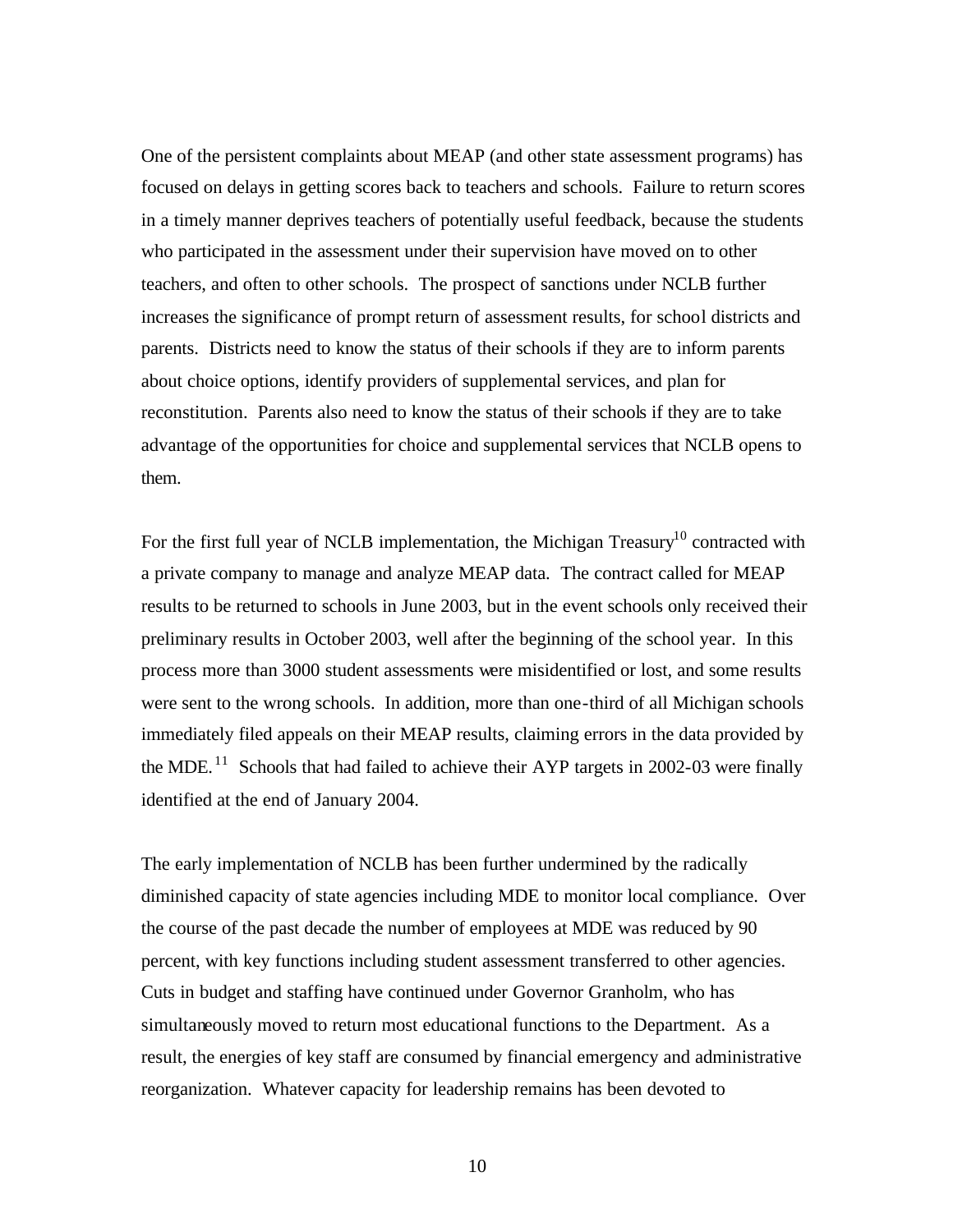implementing Michigan's own fledgling accountability system. As a result, MDE has exercised almost no oversight over the local implementation of NCLB. According to one senior official, "We're relying on the public trust and the good faith of schools to do what they need to do out of the interest of children."<sup>12</sup> Pressure to comply with key provisions of NCLB must therefore come from the federal government or from parents and other local actors, if it is to come at all.

Administrative obstacles to the implementation of NCLB are exacerbated by Michigan's current budget crisis, which is arguably the worst since World War  $II$ <sup>13</sup>. Schools have been obliged to cut their budgets in each of the past two years, and the prospects are grim for 2004-05 as well. A growing number of districts are on the verge of bankruptcy, and this number includes many of the districts that face the steepest challenges under NCLB. The state's inability to fund its current commitments to K-12 education has intensified frustration with the new mandates and expectations associated with NCLB.

#### *3. Summary*

Taken together, the implementation problems identified here have had two main consequences. In the short run, they have significantly blunted the potential impact of NCLB on Michigan schools. Parents do not have the information that they need to make good choices on behalf of their children, and as a result schools do not feel the pressure that might oblige them to improve their performance. In the long run, the variety and severity of these implementation problems has undermined confidence in the reliability and legitimacy of the judgments about Michigan schools on which NCLB relies. Unless they are confident that the labels assigned to their schools are accurate and meaningful, and that changes in the ways they manage their schools and classrooms will lead to predictable changes in the labels, educators (and to some extent parents) will not make the changes in behavior that would be necessary for NCLB to produce sustained improvements in student achievement.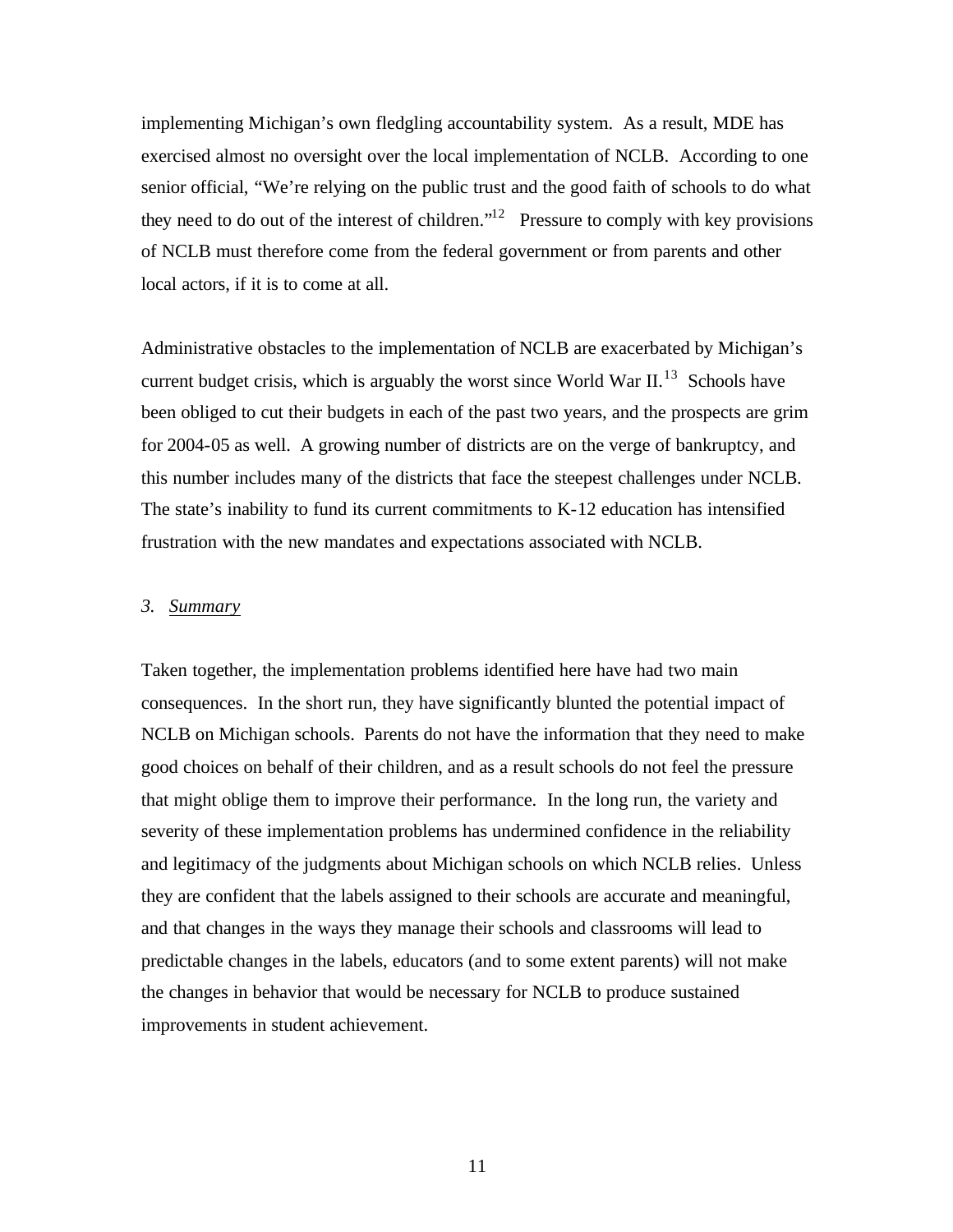# **III. School Choice and Supplemental Services**

In Michigan, the school choice and supplemental services provisions of NCLB are something of a sideshow, for reasons that can be derived from the preceding material. First, NCLB is being implemented in a policy context in which the sharpest policy instruments made available under the policy, including especially school choice, have been significantly dulled by previous use. Second, the administrative and other obstacles encountered in the process of implementation have called the legitimacy of the NCLB sanctions into question, and weakened the incentive of state and local administrators to comply with the law's more demanding requirements. In addition, state and local administrators have responded to the choice and supplemental services provisions of NCLB with a clear lack of enthusiasm, making it difficult for parents to understand or exercise their new options under these provisions.

# *1. School Choice*

In Michigan, the impact of the school choice provisions of NCLB is likely to be marginal at best. As noted above, Michigan has an increasingly active and competitive market for schooling, with about 6 percent of public school students already attending schools other than the one to which they would traditionally have been assigned. This is particularly true in the state's metropolitan areas, where most of the schools subject to sanctions under NCLB are located. Many urban districts have adopted open enrollment policies, under which parents (including non-resident parents) may enroll their children in any school in the district, subject only to limitations of space. In addition, parents in metropolitan areas may choose schools from a wide array of charter schools and nearby school districts.

Under NCLB the parents of children who attend "failing" schools must be informed of that fact, and informed also that they have the right to select a more successful school within the district, subject to limitations of space. By definition, therefore, NCLB does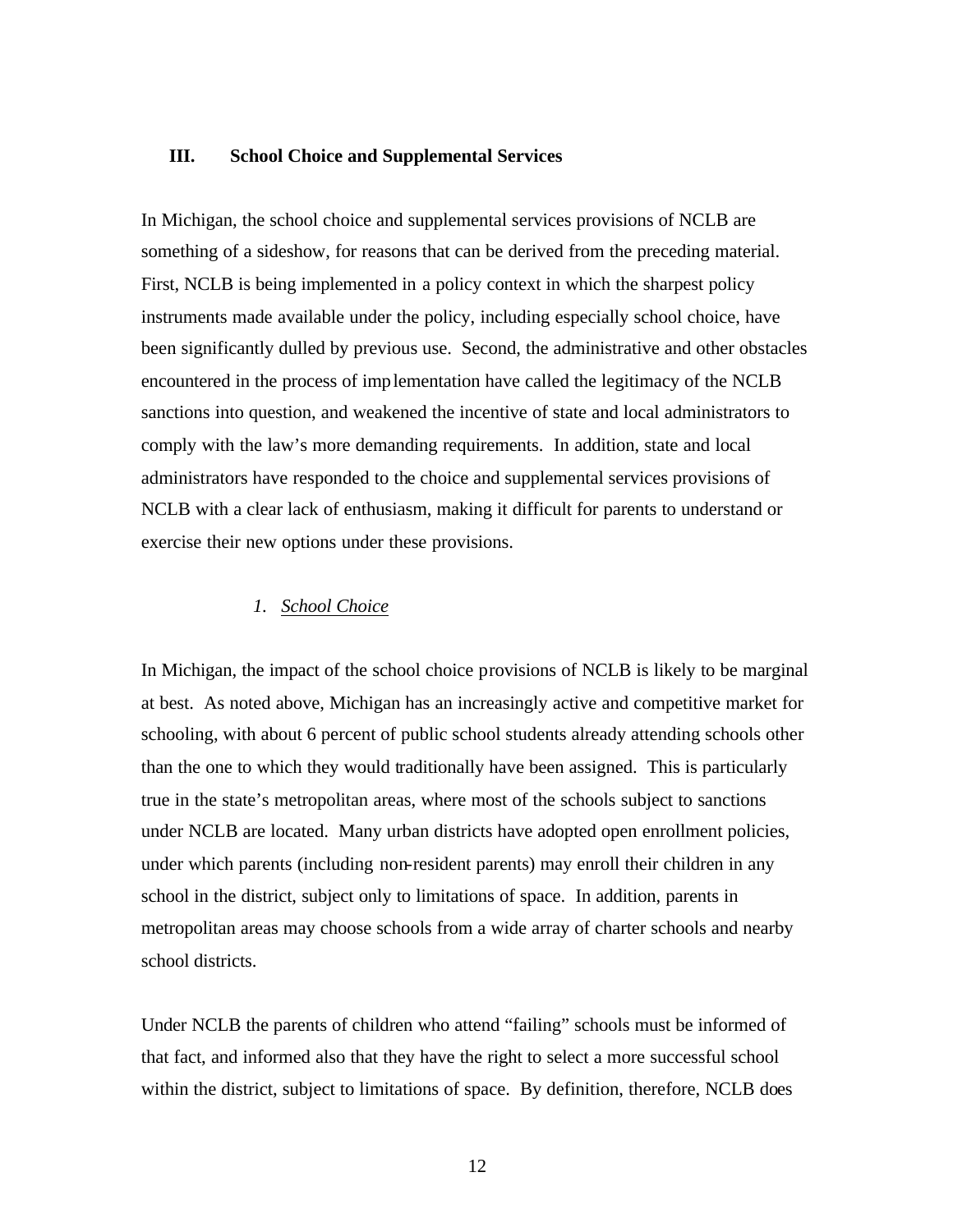not expand the array of choices available to Michigan parents; the set of schools that is "open" to them under NCLB is a small subset of the schools that they could choose before the law was adopted.

It is possible that some Michigan parents were not previously aware of the performance of their children's schools, or of the educational alternatives available to them. By the same token, it is possible that the prospect of transportation provided by the district will reduce the marginal cost of choosing different schools sufficiently to cause previously "trapped" parents to move their children. For now, however, there is virtually no evidence to suggest that the advent of NCLB has increased the incidence of nontraditional choices among Michigan parents.<sup>14</sup>

#### *2. Supplemental Educational Services*

With respect to supplemental services, the case is more complicated. The Office of Field Services in the Michigan Department of Education developed a supplementary services application process that requires prospective providers to demonstrate how their program will improve MEAP scores in reading and mathematics.<sup>15</sup> In January 2004 the Department had approved 44 supplemental service providers, including three Intermediate School Districts, ten local school districts, and two individual public schools. The list of approved providers also includes some large private-sector companies like Sylvan Learning, Kumon, and Edison Schools, along with a variety of local firms.<sup>16</sup> With a large and growing number of Michigan schools on the "priority" schools" list there is a potentially huge market for supplemental services in the state, but the market has been slow to develop, for two main reasons.

On the one hand, state and local administrators have not taken aggressive steps to ensure that parents have access to supplemental services for their children. The Michigan Department of Education has done little in this regard other than to publish the list of approved providers and to inform districts of their obligations under the law. At present the Department has no information about which districts have funded supplemental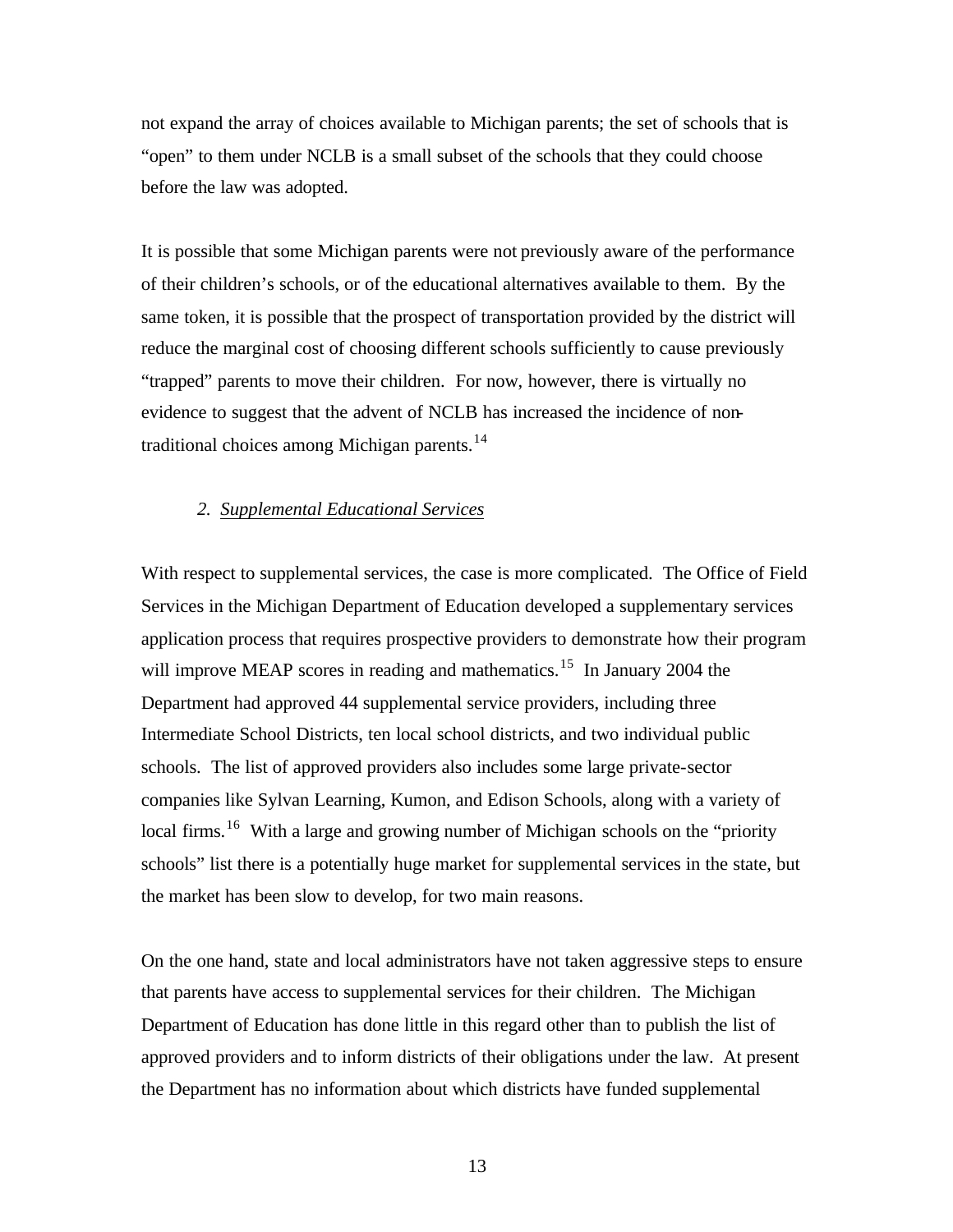services for students in "priority schools," or about how many students have received services. They expect to receive reports on the numbers who received services in 2002- 03 beginning in January 2004, and to conduct their first evaluation of the performance of supplemental service providers and the effectiveness of their services in 2006. Local districts have sent letters to parents informing them of their right to seek out supplemental services, as NCLB requires, but few have taken active steps to facilitate parents' access to these services.

On the other hand, some private-sector providers have reportedly been slow to enter the market for business reasons. Under NCLB school districts must set aside 20 percent of their Title I funds to provide transportation and supplemental services for their students. The available funds fall far short of the amounts that would be needed to finance access for all eligible students, and some districts have consequently engaged in protracted negotiations with potential providers aimed at reducing the price of service. Many providers have not been able to devise a business plan for local service delivery that promises a satisfactory return, nor have they been able to develop a strategy that would take advantage of potential economies of scale.<sup>17</sup> For the time being, therefore, many potential providers remain on the sidelines, and the funds available for the purchase of supplemental services remain on the table.

Geography imposes further constraints in the market for supplemental services. In Flint, for example, only three of the 44 approved providers of supplemental services have offered to provide services, despite the relatively large number of eligible students in the district. Schools in outlying districts with fewer eligible students are likely to attract the interest of even fewer private-sector providers.

In consequence of the mutual reluctance of public sector administrators and private sector providers to move aggressively to develop the market for supplemental services, relatively few Michigan students have taken advantage of the opportunities that NCLB promises. Finding strategies to clear the obstacles to increased activity in this market should be a priority for those who seek to achieve the goals of NCLB.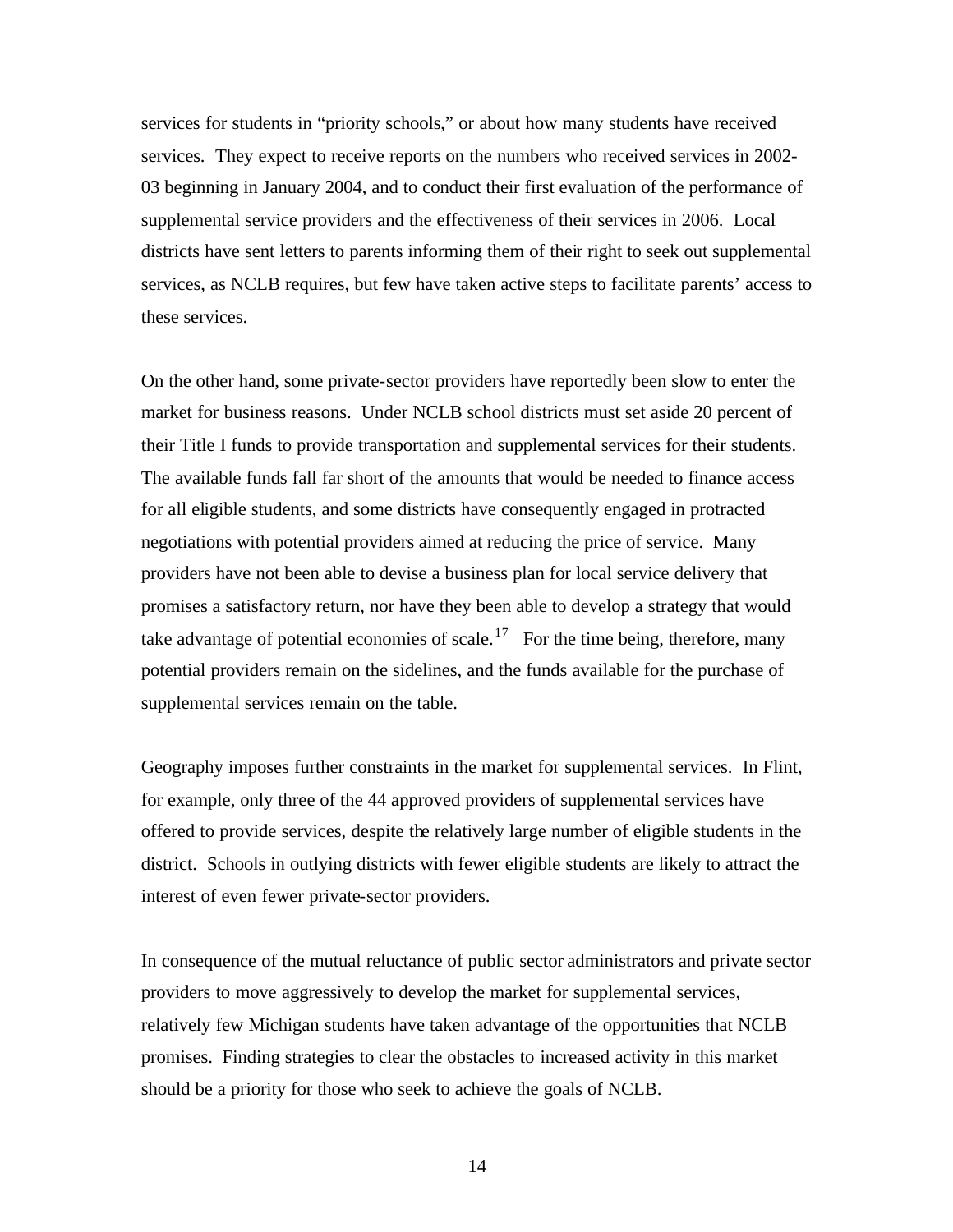#### **IV. The Politics of NCLB in Michigan**

Despite the implementation problems catalogued above, Michigan's political leaders including Governor Granholm have generally remained supportive of NCLB. Speaking to the state Board of Education in March 2003, for example, Granholm strongly endorsed the law's central purpose.

Let's embrace it, let's move on it. Let us go forward at 90 miles an hour and say we are not going to leave any child behind. You have to have high expectations, and you have to have accountability…. Failure is not an option.

In the same meeting, State Superintendent of Public Instruction Tom Watkins was more equivocal, but still supportive.

The point is this is the law of the land and we have to implement it. What we want to do is make No Child Left Behind more than just a rhetorical statement.<sup>18</sup>

In her response to NCLB, however, Governor Granholm has embraced the central purpose of the law, while effectively minimizing if not rejecting the instruments proposed to accomplish that purpose. Rather than emphasizing the sanctions that may be imposed on low-performing schools if they fail to increase student achievement, Governor Granholm has emphasized the importance of providing additional support for schools and students in danger of being left behind.<sup>19</sup>

Her signature initiative in this regard is the Children's Action Network, an effort to mobilize and coordinate the efforts of a variety of social service agencies in targeted schools. In current budget negotiations she has also striven to protect the categorical funding that Michigan provides for "at risk" students, arguing instead for across-theboard reductions in the foundation allowance and additional cuts for the highest-spending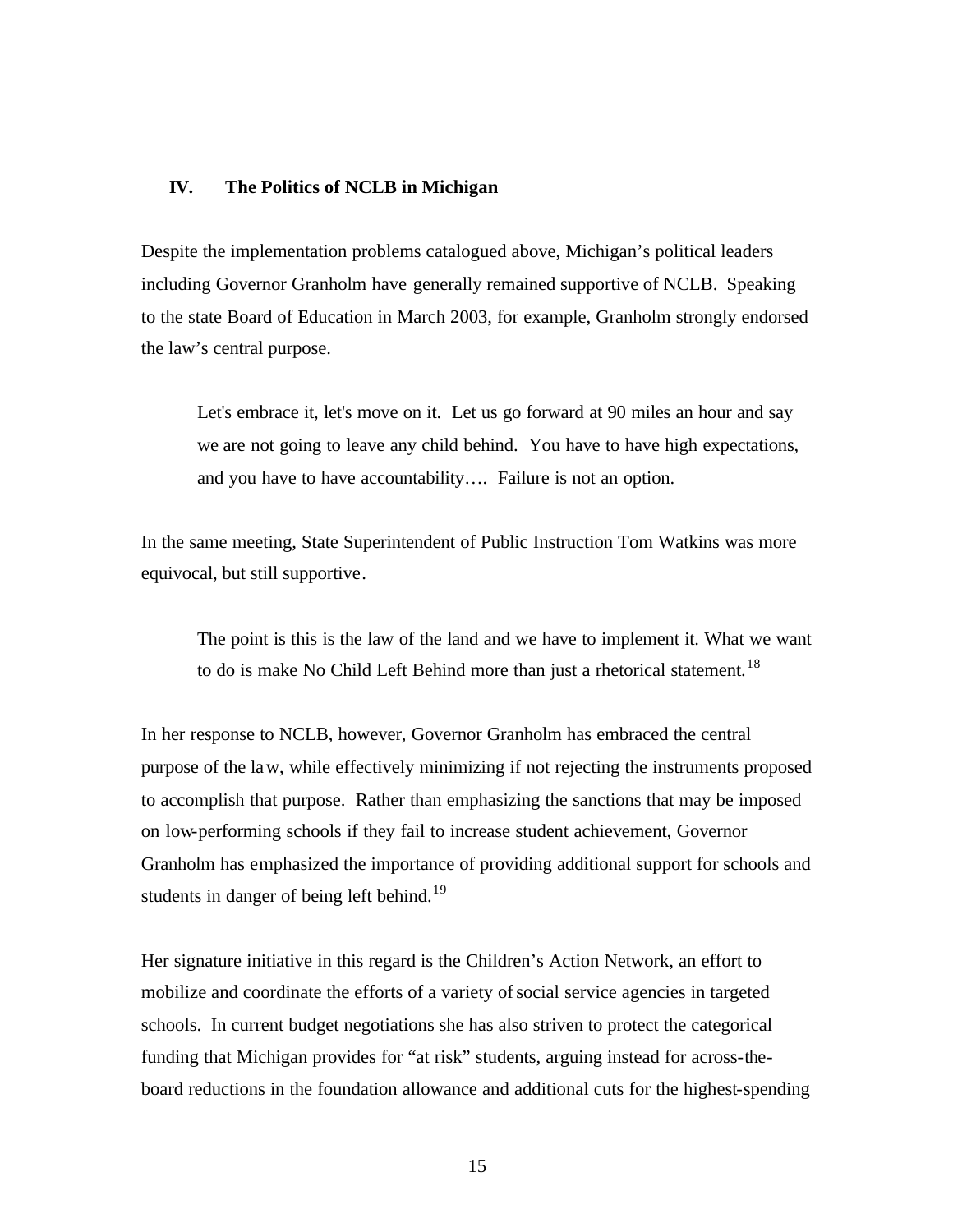school districts. She has supported the "Partners for Success" program, which provides technical assistance to severely troubled schools, and introduced mandatory "leadership academies" for the principals of schools that fail to meet their AYP targets.

The ways in which Governor Granholm has interpreted and acted on the law work at cross-purposes in some important respects to the intentions of the law's sponsors. Most notably, she has attempted to increase the resources available to the most troubled schools, rather than encouraging parents to seek out alternatives or supplementary services. Her education policy initiatives have served to make the schools on Michigan's priority schools list **more** rather than less attractive to parents. Enrollments have consequently increased rather than declined in some of the state's lowest performing schools.

# **V. Local Responses to NCLB**

In this section of the paper we examine the responses of three urban school districts— Detroit, Flint, and River City—to the school choice and supplemental services provisions of NCLB. Urban school districts are under intense strain in Michigan. Since the adoption of Proposal A and the expansion of school choice opportunities, enrollments and revenues have declined steadily in urban districts. At the same time, the population of students enrolled in urban schools has shifted significantly, with growing percentages eligible for special education services and free or reduced price lunch. <sup>20</sup> All but seven of the 216 schools on Michigan's first "priority schools" list were in urban, high-poverty school districts. Fully half were in the city of Detroit.<sup>21</sup> Nearly 90 percent of the students in these schools were members of racial or ethnic minorities, and more than threequarters were poor. $^{22}$ 

# **A. Detroit**

Detroit is the largest school district in Michigan, with a total enrollment of nearly 160,000 students. Enrollments have fallen dramatically in recent years, however,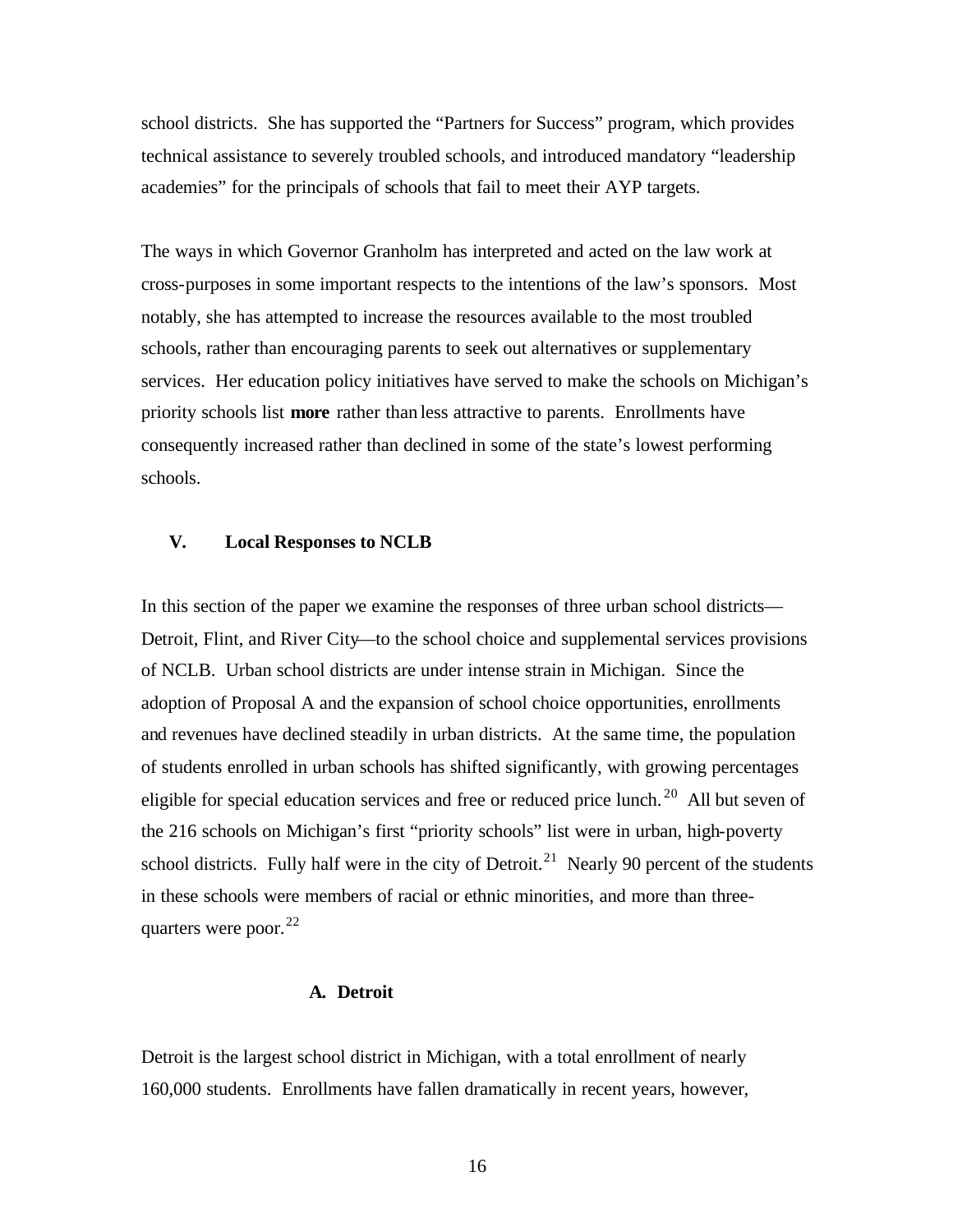because of demographic shifts and new school choice opportunities. Since 1994 more than 20,000 students have left the Detroit Public Schools (DPS), reducing district revenues by approximately \$160 million per year. In the first year of NCLB, half of the "priority schools" in Michigan were located in the city of Detroit, and more than 80 of these were part of the DPS. In 2002-03 approximately 78,000 DPS students were enrolled in schools that had failed to make AYP for at least two years.

#### *1. Transportation and Parental Choice*

In Fall 2003 the DPS mailed letters to the parents of students in schools that had not made AYP for two years. The letters informed parents that their children were eligible for transportation to a higher achieving school within the district. The letter specifically read, " … this letter is to officially inform you of the status of your youngster's school and to inform you of your right to transfer your youngster to another school that made (AYP)." Immediately following this sentence, however, DPS alerted parents that the district was "poised to address the academic crisis . . . and that the district intended to move their schools off the current list. Our major concern is assuring the success of our students who continue to attend schools not making (AYP)."

The letter identified a number of special initiatives that DPS intended to implement to enable schools on the list to make AYP during the 2003-2004 school year. These included the assignment of a Reading and/or a Mathematics Instructional Specialist to each school not making AYP, the employment of additional consultants by the district to assist with the implementation of the Open Court Reading Program, and professional development for all staff. Parents who decided to have their children remain in their current school were told that the district would work with them "to help assure the school's success during the upcoming year."

Toward the end of the letter there were a couple of sentences informing parents who wanted to transfer their children to another school that they were required to contact the district within 30 days of the date the letter had been mailed. The district further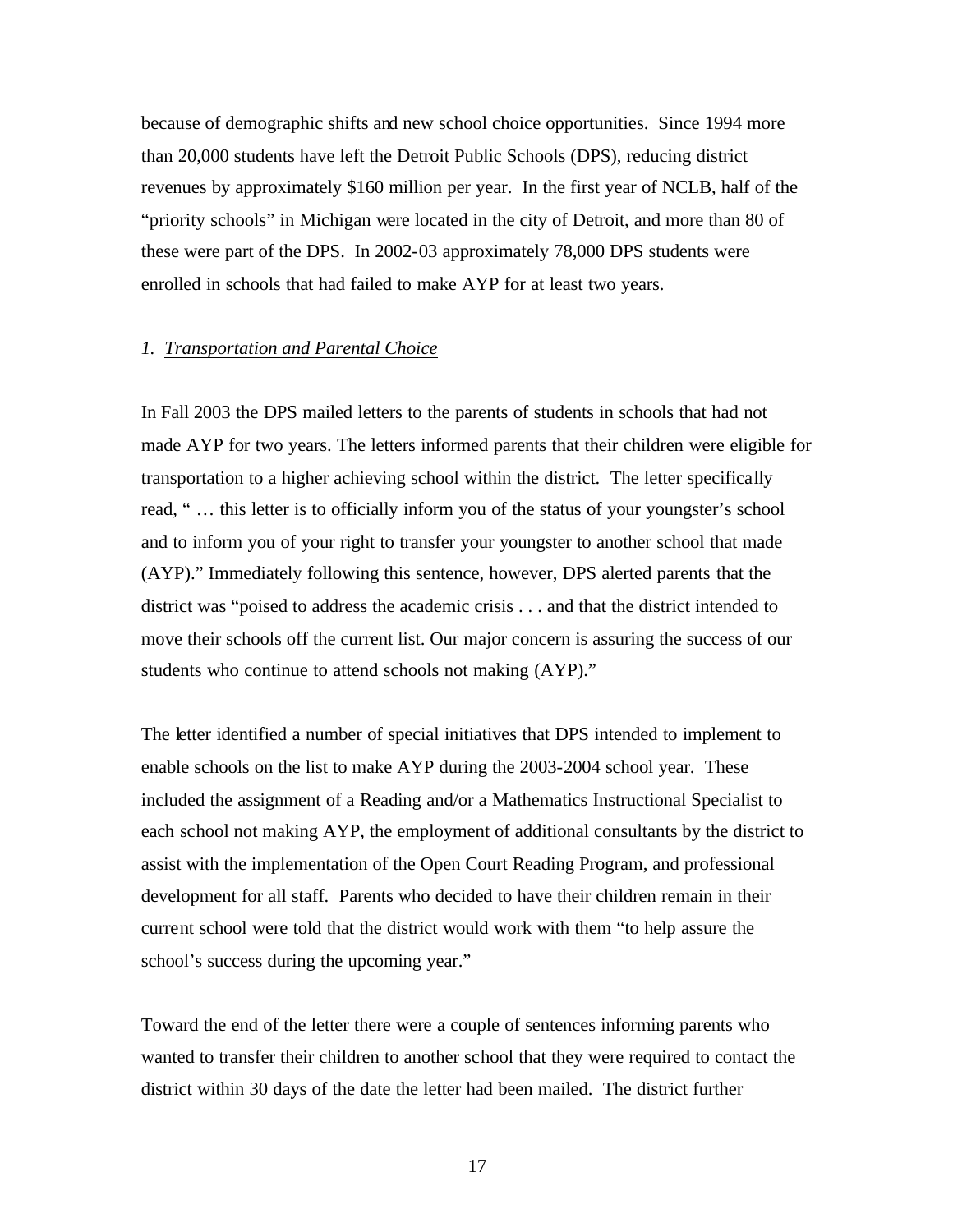informed parents that it would provide a maximum of two options of schools to which their youngster might transfer. If the schools were located beyond the district's established walking distance of 1.5 miles, then would provide transportation from a central location to a new school within walking distance.

The DPS official responsible for overseeing these programs informed us that the district was prepared to set aside 5 percent of their Title I funding to support student transportation. When the 5 percent is spent, however, transportation ends. According to this official,

The transportation unit is working to identify two achieving schools closest to a failing school. The parent could then choose either school A or B. A parent may not choose a school 15 miles away because they are offering a program their child is interested in taking. It is either school A or B. The law is very open and vague. It only says that you must send them to a school making AYP. This is why DPS designates either school A or B. And, DPS is sending students to the closest achieving school available to students.

As of December 2003, approximately 900 families had requested information about transferring their children to a school making AYP. In fact, however, no students had been transferred. The Director explained that the district had not yet worked out the logistics involved with moving students to other schools and providing transportation, particularly in circumstances where the "real" number of schools subject to sanctions (and the number of students eligible for transportation assistance) remained uncertain.

We have no idea how many parents may opt for the transportation. We may not get the children transported until the second week of October. [NB: No children had been transported at the end of December 2003.] We are well after the fourth Wednesday's count for state aid so how are we going to do this? In addition, some schools where parents have requested transfers from may come in having made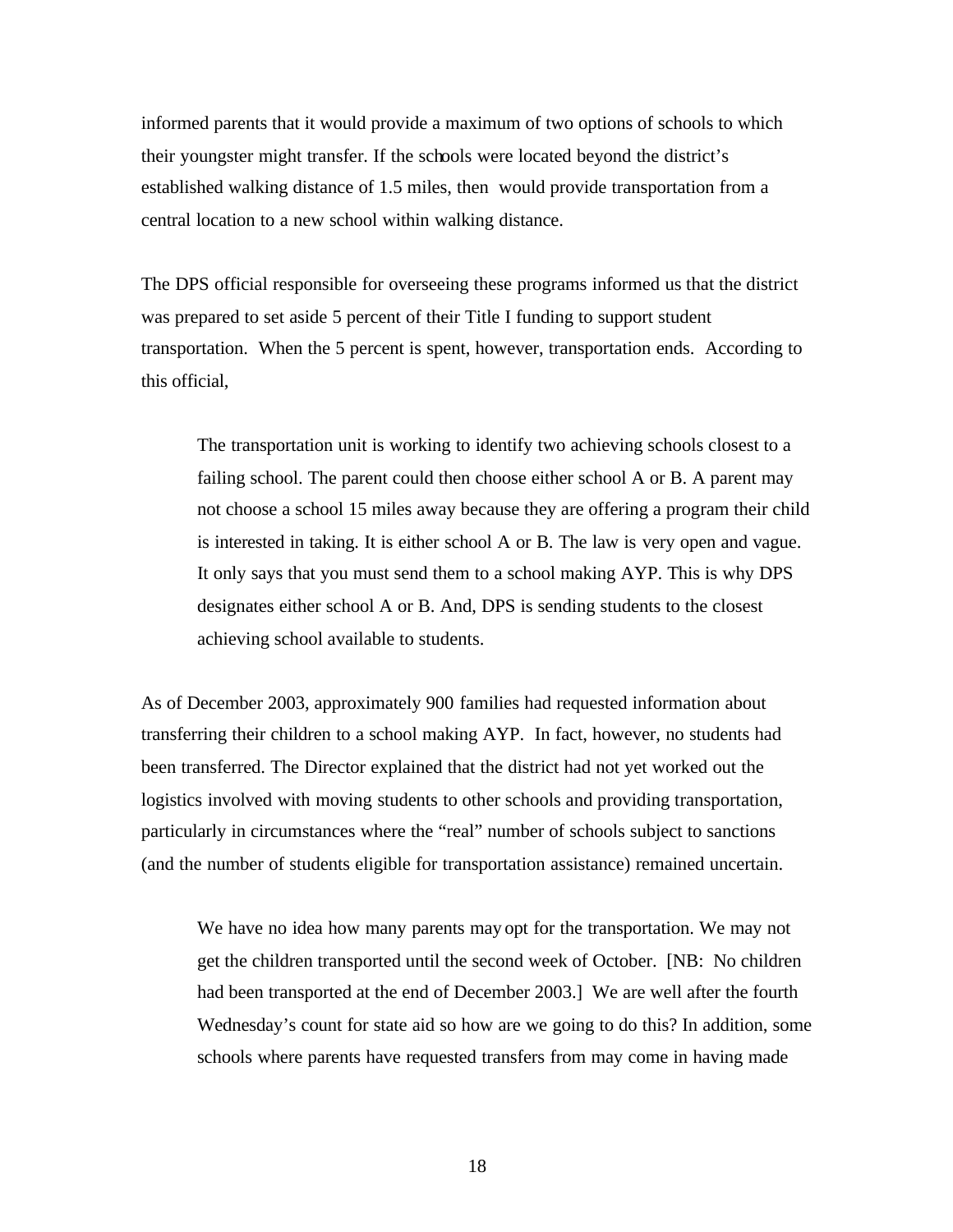AYP. We don't know because we don't have MEAP scores. In this case, we don't have to transfer/transport students. It is a nightmare.

#### *2. Supplemental Educational Services*

In May/June 2003 DPS mailed out 76,000 letters to parents of students eligible for Supplemental Educational Services, whose schools had failed to make AYP for three consecutive years.

There was an overwhelming response from parents when the letters were sent out initially in May. We did not anticipate the volume. My phone number and the number to the Title I office were on the letter. A huge volume of calls blocked all the phones out so it essentially wreaked havoc on the system.

DPS hired a temporary service that provided 20 people and 20 additional phone lines. The temps answered the phones and registered parents for SES. Temps collected information on students' schools and birthdates, which was crosschecked with the district's database of eligible students (i.e., students eligible to receive free or reduced price lunch who were attending schools that had not made AYP). In the end, however, only 3,700 students signed up for Supplemental Educational Services during summer 2003. According to the DPS official,

I think parents thought they were going to get a check that would enable them to send their child for supplemental services rather than be referred to a provider. Once they found out that they would not receive the \$1,352 the interest lessened. Summer Learning Academy was mandatory [a DPS program for low-achieving students] and it was going on at the same time. The law says that tutorial services could only begin at the end the day. Students were going to the academy from 8-1 and then were expected to begin SES at 1pm until whenever. This schedule was not appealing to students or parents.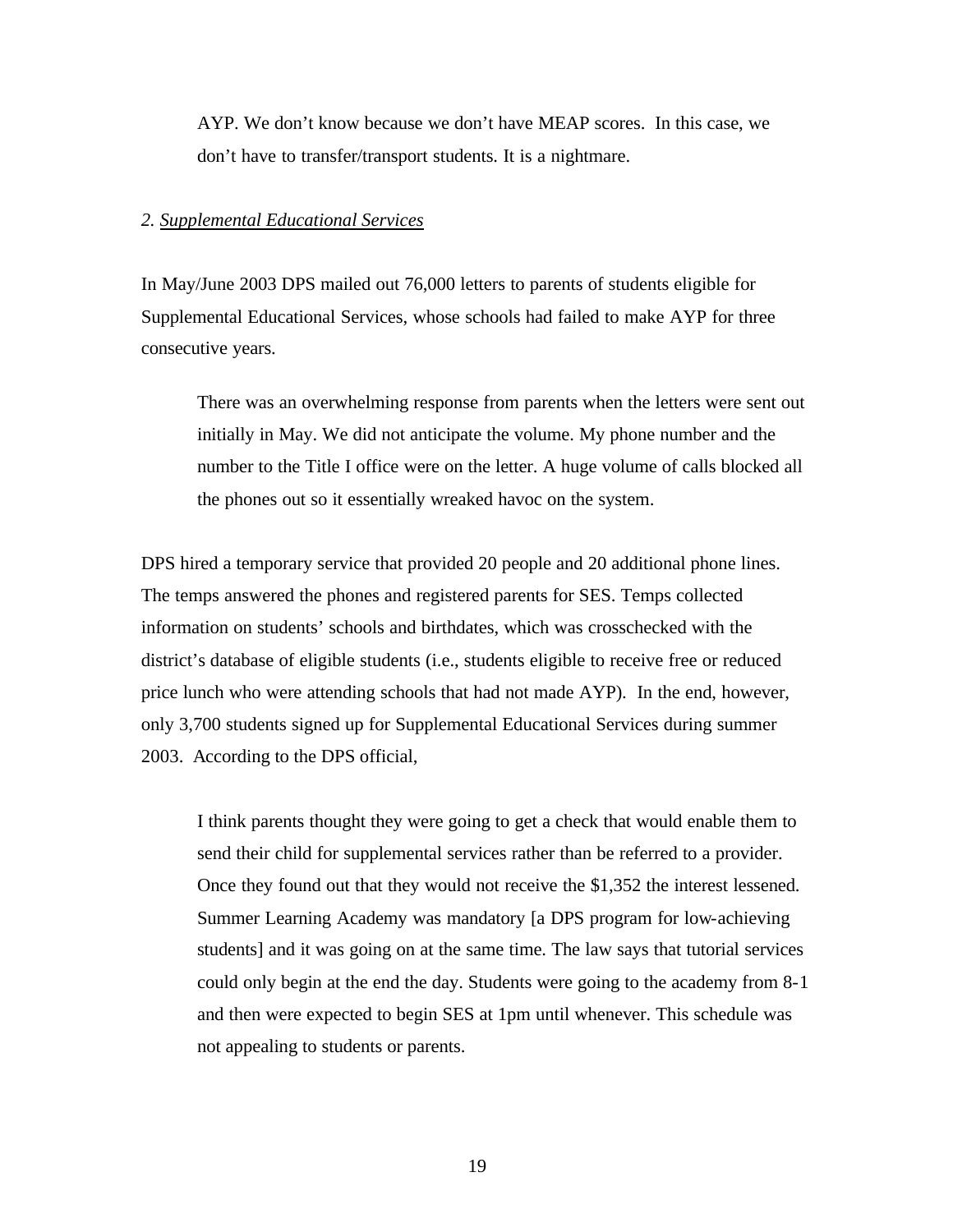In fall 2003 the district sent new letters to parents of students in schools that had not made AYP for three or four years. These families were given the option to receive supplemental services or transportation to an achieving school, but not both. The list of SES providers included programs like Sylvan where students would receive face-to-face instruction, and other programs featuring on-line services. DPS set an initial deadline of September 18 for families to sign up for SES, but this was subsequently extended to October 24 to allow more parents to enroll. DPS scheduled district wide parent meetings for October 17th and  $18<sup>th</sup>$  to explain NCLB and options offered to parents including where they could sign up with approved SES providers in the Detroit area.

The DPS official attributed the delays to the fact that the district had not received the results of the state test.

The state is holding up the MEAP data so we don't really know. A school may have made AYP this year and in doing so gives them another year. We sent out 76,000 letters to parents to comply with [NCLB requirements]. The state not having this data available, puts the district in violation of NCLB mandates that parents be notified no later than the first day that school opens.

Of the approximately 76,000 students eligible for SES in the DPS in Fall 2003, only 3,200 ultimately enrolled to receive services.

On the other side of the market, some SES providers argued that DPS was creating obstacles for parents who would like their children to receive supplemental services. According to one provider, for example, some providers were told by DPS not to "stir up business because that would cause the money to soon run out." This provider also complained that information meetings scheduled by DPS were set up with too little advance notice and too little opportunity for SES providers to inform parents about services they offered and to provide parents with an opportunity to sign their children up for these services. Other providers complained of shifting rules and deadlines, and of differential treatment for different providers by DPS. Some had the names of students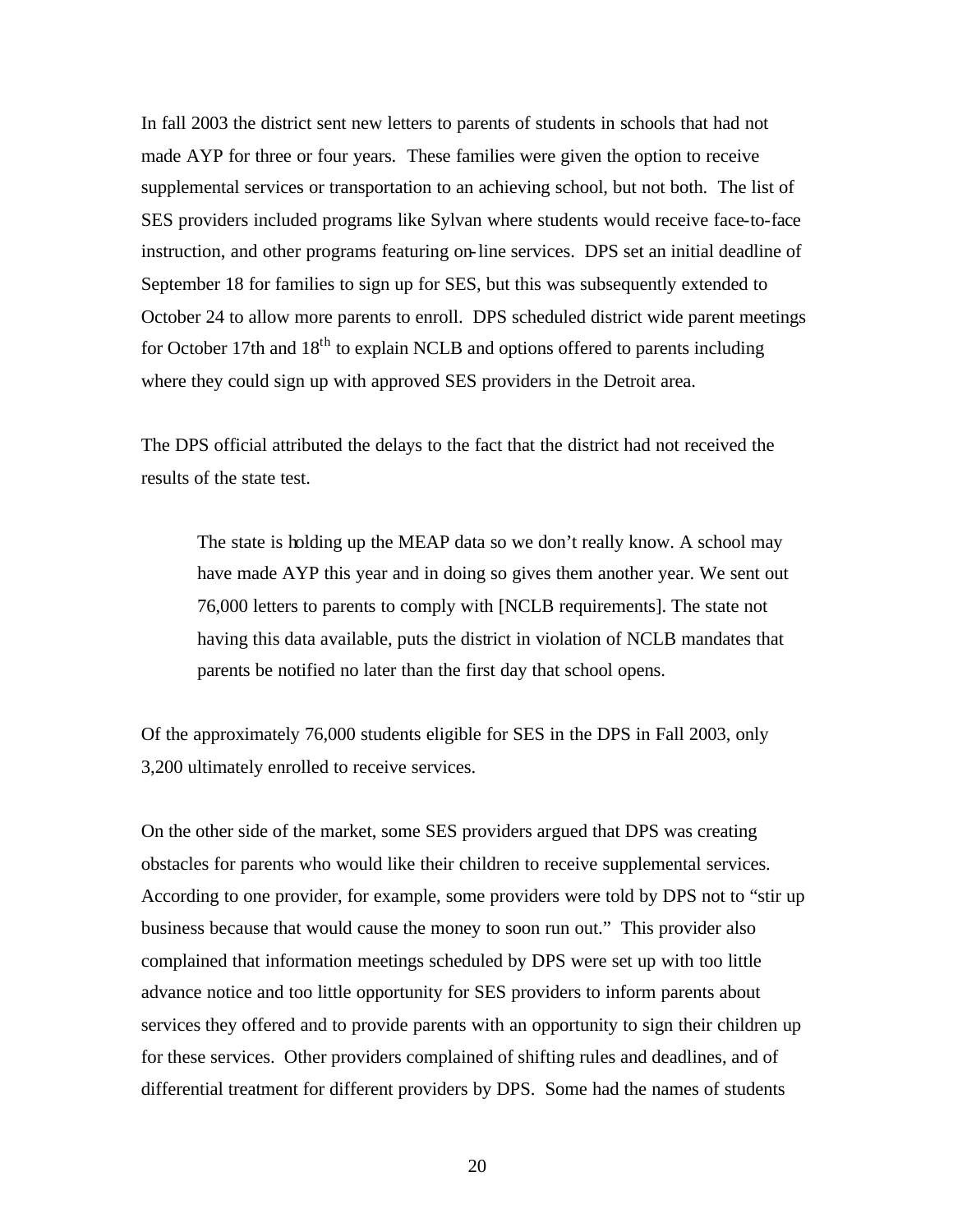referred to them from DPS, while others were obliged to acquire students' names through contacts from parents. One private-sector provider signed up a number of families who wished to enroll their children in the company's programs, only to be informed by DPS that children who enrolled directly through the provider (and not through the district) would not be eligible for services. The per student amounts received by different providers also varied significantly.

#### *3. The Politics of NCLB: BAEO*

Detroit is one of four cities across the country where chapters of the Black Alliance for Educational Options (BAEO) have been awarded \$600,00 grants from the US Department of Education to inform parents about NCLB and its provisions.<sup>23</sup> The Detroit chapter (DBAEO) began its outreach activities under the name of Project Clarion in September 2002. Their goal was to reach 5,000 parents in 18 months to inform them of their right to move their children from schools not making AYP. DBAEO held workshops for parents, participated in Parent Teacher Organization meetings, and partnered with the Mayor's Office and other community organizations in an effort to get the word out. Some of the workshops included representatives from the SES providers. There were also radio and billboard promotions aimed at informing parents.

According to the President of DBAEO, parents were frustrated because they were unaware of the options provided by NCLB and they wanted to know why they had not received this information sooner. The president also expressed frustration, but no surprise, over her mostly futile attempts to connect with DPS.

When asked whether DPS had worked with any community organizations (more specifically with DBEAO) to dispense information about NCLB and its implications, the Title I director indicated that the district had not. DPS is seeking to comply with NCLB while keeping Detroit children enrolled in DPS and keeping Title I resources under district control. DBAEO is encouraging children to exercise NCLB provisions that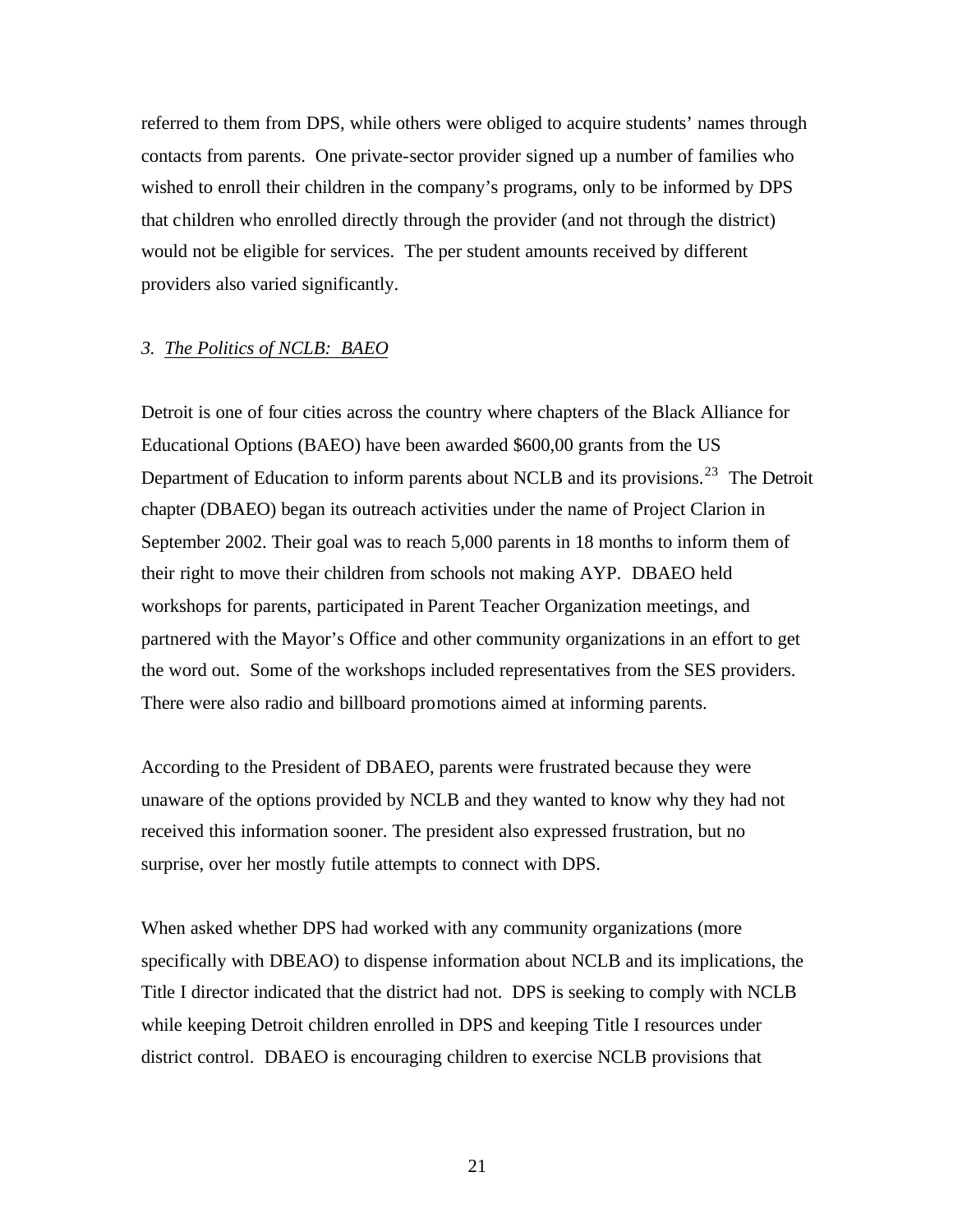would shift Title I funds out of the control of the DPS. Under these circumstances, the lack of cooperation is not surprising.

# **B. Flint<sup>24</sup>**

The Flint Community Schools (FCS) are on the verge of bankruptcy. Enrollments and revenues have fallen steadily in recent years, as families move to the suburbs and students move to charter schools and neighboring school districts. The district has closed ten buildings in the past two years, and expects to close another ten in the coming decade. In the current school year the district has experienced a net loss of 1,000 students, with an associated fall in revenues of approximately \$8 million. In response, the district has laid off staff and privatized virtually all non-instructional services. The district will cease providing transportation for students (except special education students) next year. Sixteen FCS schools were on the state's first "priority schools" list.<sup>25</sup>

# *1. Informing Parents*

FCS mailed out a first letter to parents of children attending schools that had not made adequate yearly progress in May 2003. The letter simply informed parents that they had the right to move their children to another school in the FCS, but stopped short of providing specific or more definitive directives on how this transfer would take place. The letter also (in a single sentence) made reference to supplemental services, but provided no explanation to assist parents in understanding what this option meant. At the same time, the letter very explicitly assured parents that administrators believed in Flint schools and that they were doing all they could to make necessary school improvements. A phone number was listed in the conclusion of the letter that recommended that parents with questions call for further information. It is uncertain what responses the district received to this letter, but no children were transported and no supplemental services were provided in Summer 2003.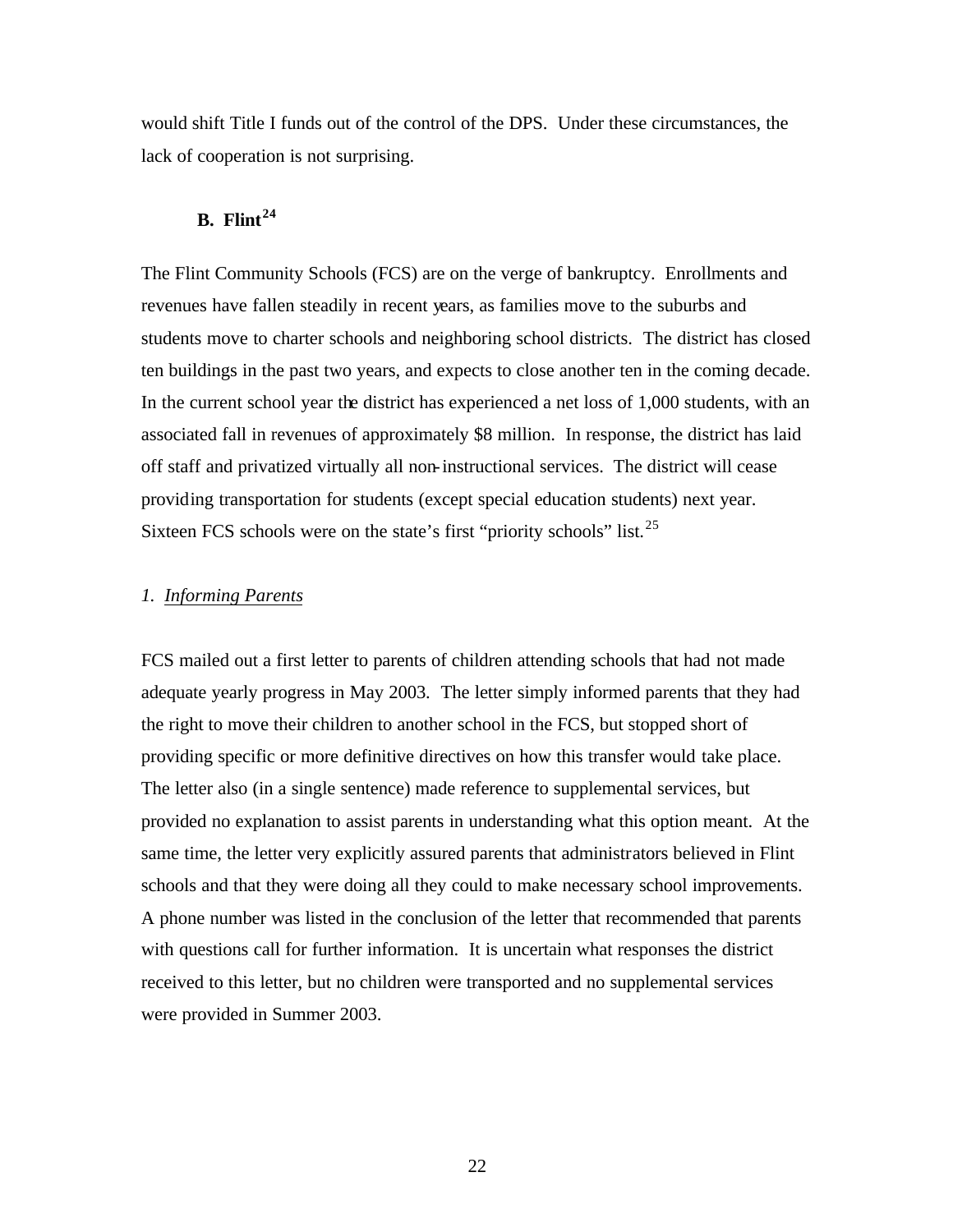#### *2. District Plan*

Instead, in Summer 2003 the district scheduled what they characterized as "priority meetings" with every school on the state's "priority schools" list. A panel of administrators was assembled and charged with the responsibility to critique the school improvement plan put forward by each sanctioned school. A rubric was provided to assess the merits of the plan. Ideas were shared between the panel and the school improvement team.

The school improvement teams expressed frustration about the additional demands placed on them as a result of NCLB. It was their belief that they had done all they could do and that they had made improvements. They produced data to support their claims. In their discussion of their student population they expressed the view that they were "fighting an uphill climb to the bottom," with little prospect of success in meeting AYP targets. The Superintendent echoed these concerns, proposing the creation of a local assessment model that would highlight district successes rather than district failures.

#### *3. Transportation and School Choice*

In May 2003, the district held discussions about the possibility of having to transport students to other schools within the district. By August, however, FCS had observed no increase in the number of students moving between buildings. The district has not transported any students using Title 1 funds; according to district officials, no parents have requested transportation for their children. In any case, FCS plans to cease transporting **all** students in the coming school year, because of budgetary pressures.

### *4. Supplemental Educational Services*

In Fall 2003 FCS successfully negotiated contracts with two SES providers to provide supplemental services for students in the district's "priority schools," and was engaged in negotiations with a third. The contracts require both providers to offer services in all 16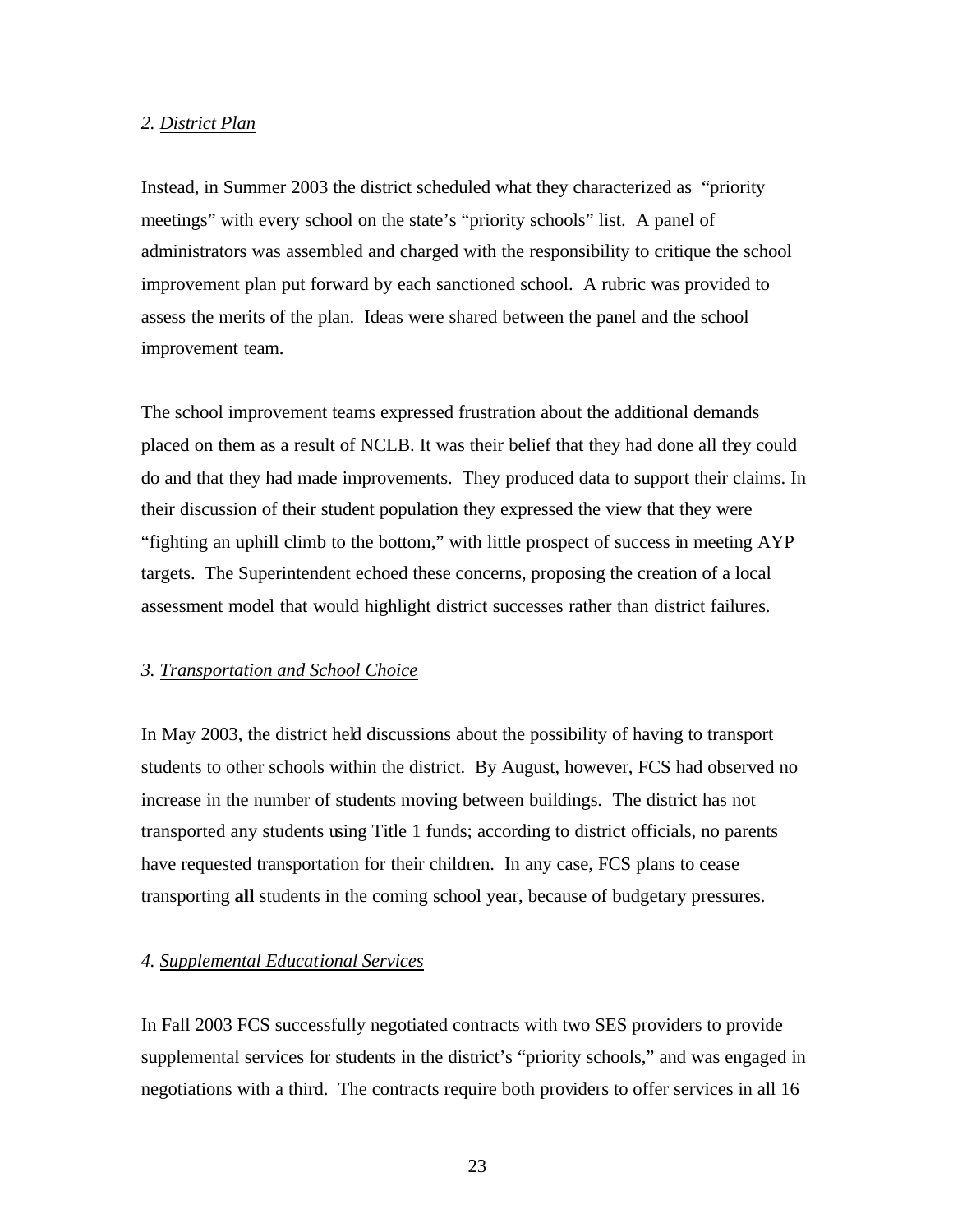"priority schools" in the district, in the first hour after the conclusion of the regular school day, in either reading or math. This arrangement places the providers in direct competition in every "priority school." Payments will range from \$700 to \$1000 per student.<sup>26</sup> The contracts require the providers to deliver monthly reports to the district, in order to supply evidence of student progress. The district has encouraged both SES providers to hire and train district employees to staff their programs, on the grounds that FCS teachers are already familiar with the students who will be receiving services.

A letter sent to parents in August 2003 identified the two SES providers the district had approved, and encouraged parents to enroll their children. Approximately 1000 students had signed up to receive supplemental services in December 2003, and district officials expressed the hope that additional students would enroll. The first supplemental services were delivered to Flint students in January 2004.

# **C. River City<sup>27</sup>**

Like Detroit and Flint, River City is struggling with declining enrollments and declining revenues. The rate of decline has slowed in recent years, in response to a variety of initiatives launched by an ene rgetic new Superintendent, but enrollment losses in 2003-04 were significantly larger than expected.<sup>28</sup> In combination with state funding cuts, this produced a substantial budget shortfall, which the district struggled to close. Only one district school was on the original "priority schools" list, and the district's response to NCLB was different as a result.

#### *1. Informing Parents*

In River City, letters were mailed to parents in the district's one "priority school" in April 2003. The letter contained information about choice options, and presented opportunities for parents to take advantage of supplemental services as well. The letter provided a list of 10 supplemental service providers approved by the state for parents to choose from.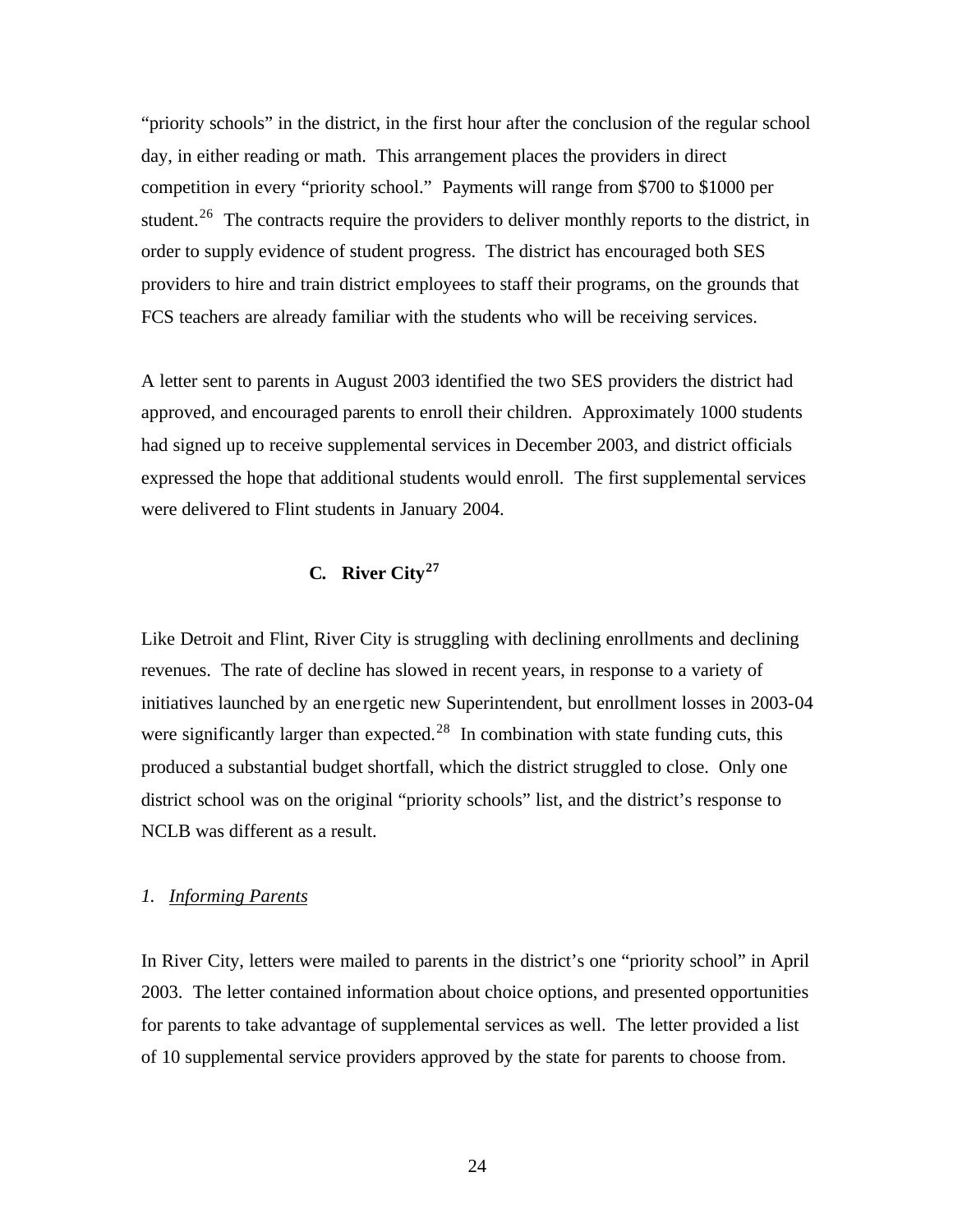#### *2. Transportation and Parental Choice*

There is no evidence that parents with students enrolled in River City's one "priority school" have sought to move their children to more successful schools, and the district has spent no Title 1 funds on student transportation. In fact, enrollments increased significantly after the school was identified as having failed to achieve its AYP targets, for two main reasons. First, the school is closely identified with River City's Hispanic community. According to the school's principal (himself Hispanic), parents and students in the community like the school and "are happy here." In the view of the principal, NCLB threatens to shift the school's focus away from the attributes most highly valued by the community.

I'm not talking about the MEAP. It's about students living and feeling good about themselves…. I'm trying to save lives.

Second, River City's "priority school" was selected as one of eighteen pilot sites for the Children's Action Network initiated by Governor Granholm. As a result, a variety of social services are available to families with children enrolled in the school, which are not available in other district schools. It appears that access to these services has attracted additional students.

# *3. Supplemental Educational Services*

The River City school district has not contracted with any SES providers, and no Title 1 funds have been expended on supplemental services for students. Instead, the district has continued to focus resources and attention on its own internal improvement efforts, including expanded summer school opportunities and innovative instructional programs for students in the early grades. Additional resources including instructional specialists in reading and math have been assigned to the district's one "priority school," and the Superintendent has solicited assistance from a local university to help the staff identify weaknesses and improve academic outcomes.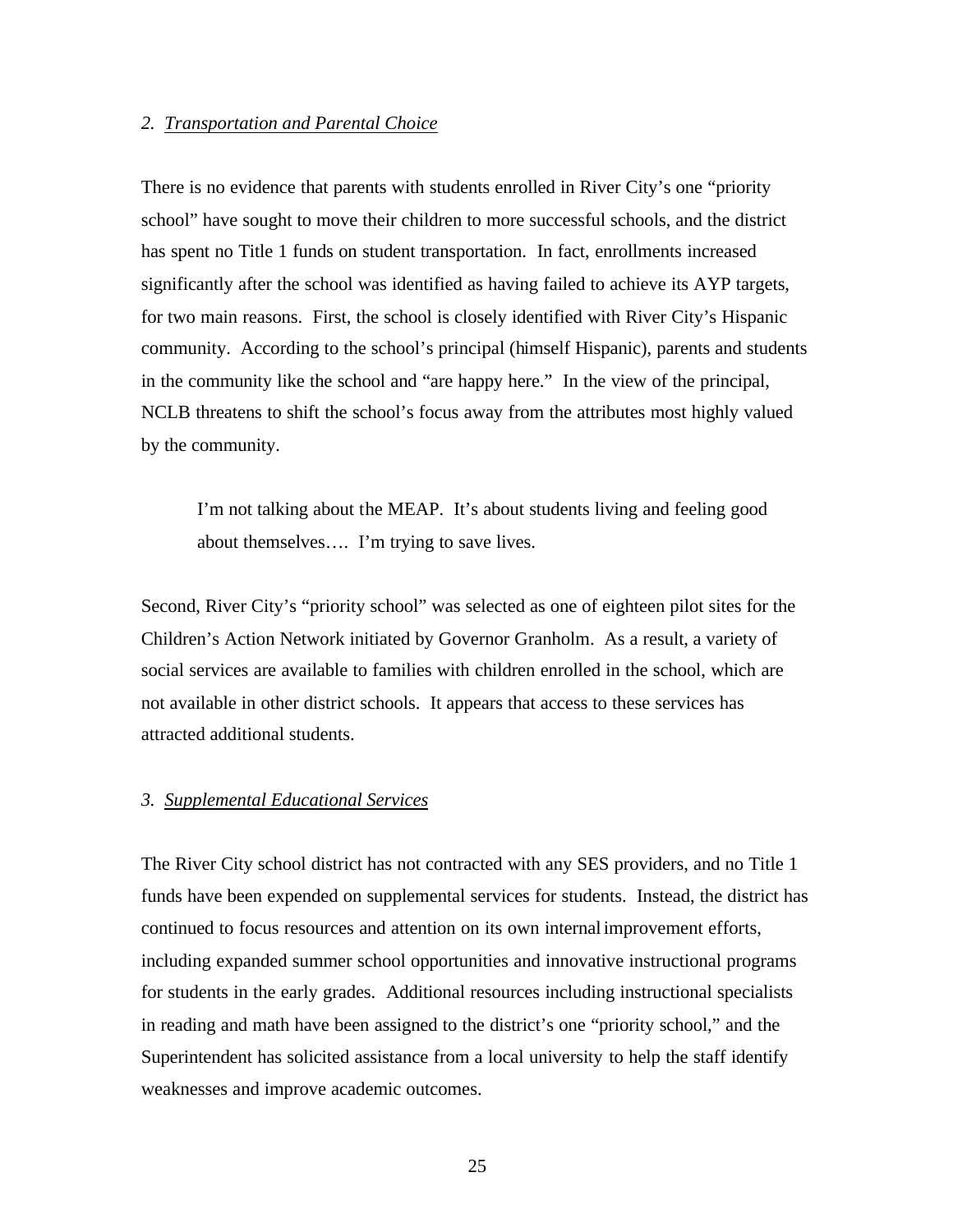#### *4. District Strategy*

Despite apparent non-compliance with key provisions of NCLB, the River City school superintendent views the law quite favorably. Indeed, he was frustrated when only one of the district's schools was placed on the state's original "priority schools" list, because the failure to list more schools reduced the pressure that he was able to bring to bear on other schools in serious need of improvement. With respect to the one school placed on the list, he has made it clear that the school will be reconstituted next year if MEAP scores do not improve. He expressed frustration that the close ties between the school and the Hispanic community made it extremely difficult to remove the current principal and encourage needed changes, and he expressed hope that NCLB would make that task easier.

# **VI. NCLB in Michigan: What Have We Learned?**

Will the goals of NCLB be accomplished in Michigan? In our view, the answer depends on two key considerations: the clarity of the signals that are sent to schools and the credibility of consequences that schools experience when they fail to meet NCLB targets. In Michigan, as in other states, schools now find themselves in a turbulent policy environment in which they must respond to a variety of urgent political and financial not to mention educational—challenges, including but hardly limited to NCLB. In this noisy and chaotic environment the "signal" conveyed by the incentives and sanctions at the heart of NCLB must come through loud and clear if it is to induce educators and others to behave in new and more productive ways.

The credibility and consistency of the "signal" conveyed by NCLB are as important as its strength. If incentives and sanctions are to produce desired changes in the behavior of educators and parents they must be introduced in ways that make sense to those who are subject to them. In the first instance, those expected to respond to new incentives and sanctions (e.g., designation as a "failing" school) must accept the legitimacy and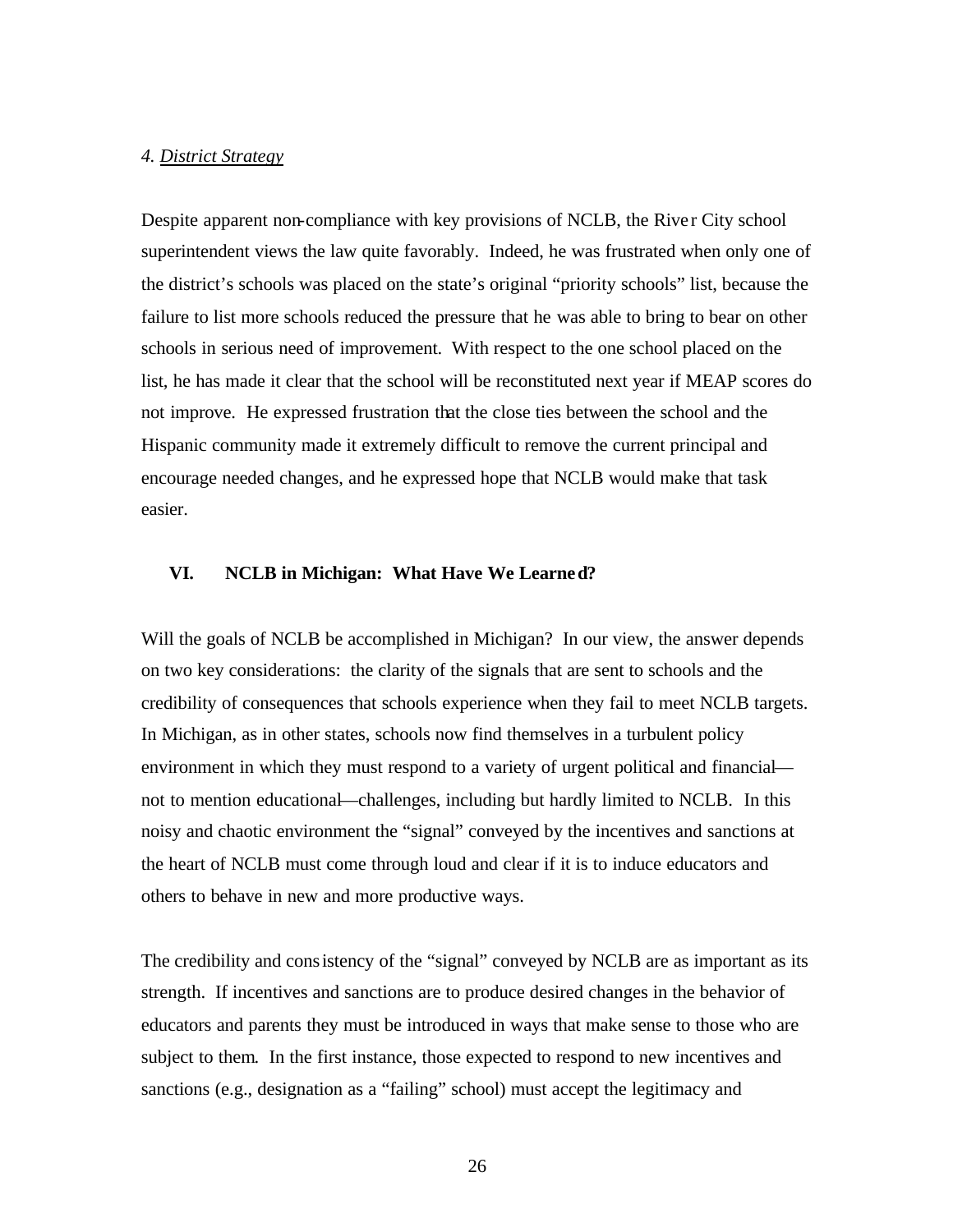reliability of the information on which rewards and sanctions are based. In addition, they must have confidence that changes in their own behavior will produce positive consequences in terms of access to rewards or avoidance of punishment.

On these criteria, NCLB has gotten off to a rocky start in Michigan, for four main reasons. First, the integrity of the signals sent by NCLB has been called into question by public wrangling over which schools should be identified as "failing." Many Michigan schools have already been on and off the "priority schools" list more than once, for reasons that they can only perceive as arbitrary. Under these circumstances, there is little reason to suppose that NCLB will spur educators to make the kinds of changes that might lead to sustained improvements in school performance or student achievement.<sup>29</sup>

Second, Michigan educators are well acquainted with the sanctions introduced under NCLB, and as a result their impact is likely to be limited. This is especially true of the school choice provisions of NCLB, which add marginally at best to the array of choices already available to parents under Michigan's current policies. It is also true of the central thrust of NCLB, which is to identify "failing" schools in the expectation that this information will encourage educators and parents to take actions that will lead to improvement in the performance of students and schools. Data on the MEAP performance of Michigan schools has been widely published and compared for most of a decade, and schools (and parents) have grown accustomed to the public opprobrium or praise that comes with their scores. The new focus on Adequate Yearly Progress under NCLB has generated new uncertainties and anxieties among schools that have traditionally performed well on MEAP, but in the Michigan schools that are most in need of improvement NCLB provides no new information and thus only a weak incentive to improve.

Third, the implementation of NCLB coincides with Michigan's worst budget crisis in many years. This diminishes the impact of NCLB in two ways. On the one hand, schools and school districts are confronted by a host of challenges, which compete for their attention. These now include the need to plan for potentially severe budget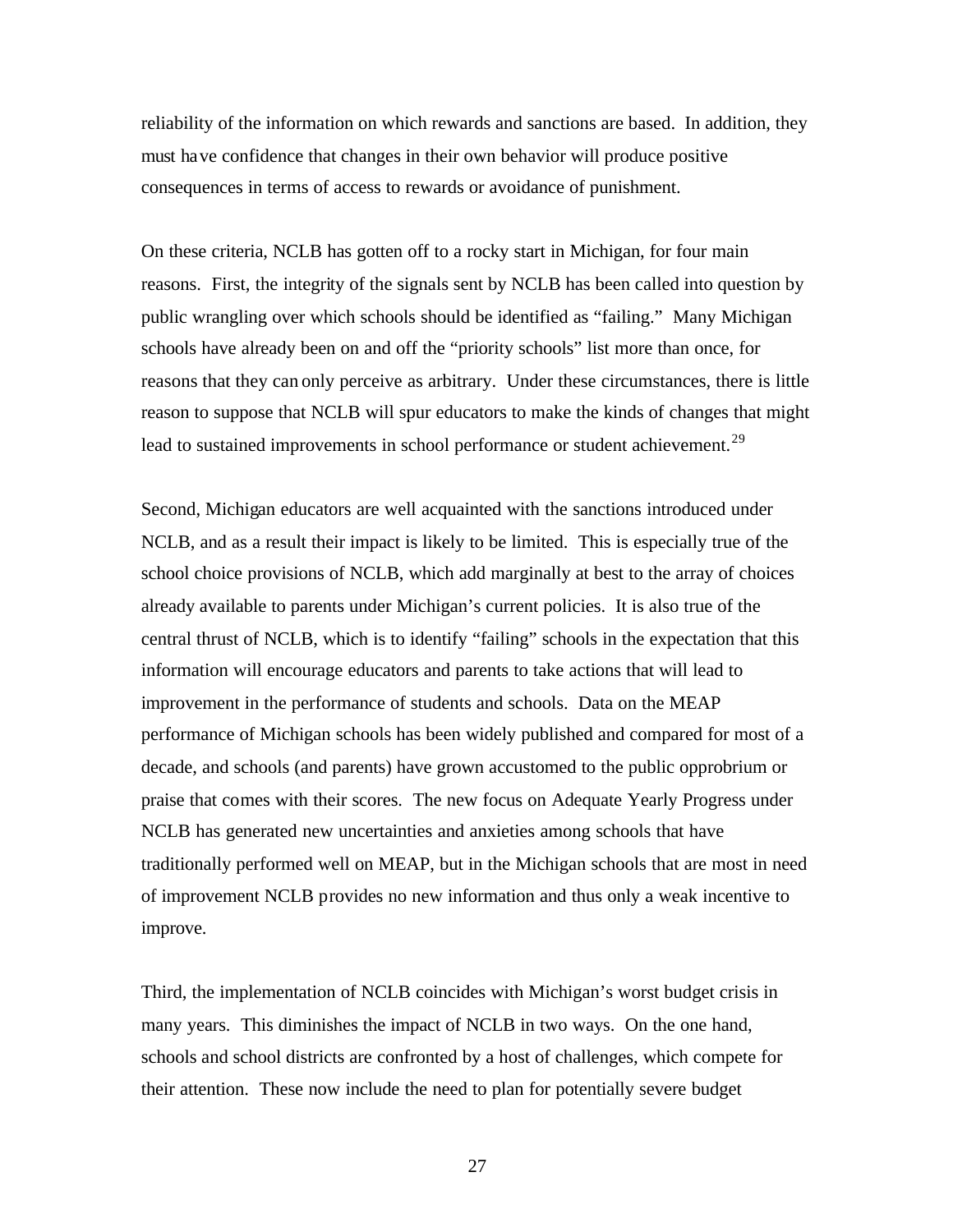reductions as well as the need to meet AYP targets, and the threat of the former is likely to reduce the urgency with which they address the latter task. On the other hand, the prospect of reduced revenues is now available for deployment as a justification for limited compliance and accomplishment under NCLB, as state and local officials struggle to maintain the integrity of the systems they administer.

Finally, Governor Granholm and the Michigan Department of Education have made it clear that their preferred strategies for achieving the goals of NCLB are rather different than those provided for in the law. The Governor's education initiatives have focused almost exclusively on providing additional support for "priority schools," and virtually not at all on the threat or implementation of sanctions. The MDE has been careful to comply with the requirements of NCLB, and has encouraged schools and school districts to do likewise. At the same time, however, the Department has done little that would push schools and school districts toward more aggressive efforts to put the new alternatives for parents foreseen under NCLB into practice, and they have done nothing at all to monitor local responses to NCLB requirements. The law requires them to review district efforts after two years, and this is what they propose to do. For now, therefore, they have almost no useful information about how NLCB is being put into practice at the local level.

Some of these obstacles may be overcome with time, but two fundamental problems remain. The assessment system on which incentives and sanctions are based has proven itself too fragile and capricious to win the confidence of educators and other audiences, and the incentives and sanctions introduced by NCLB are not strong enough to have a significant positive impact in competition with the financial and political turmoil surrounding troubled schools. There are consequently few grounds for optimism that NCLB will lead to significant improvement in the performance of those Michigan schools where children are most in danger of being left behind.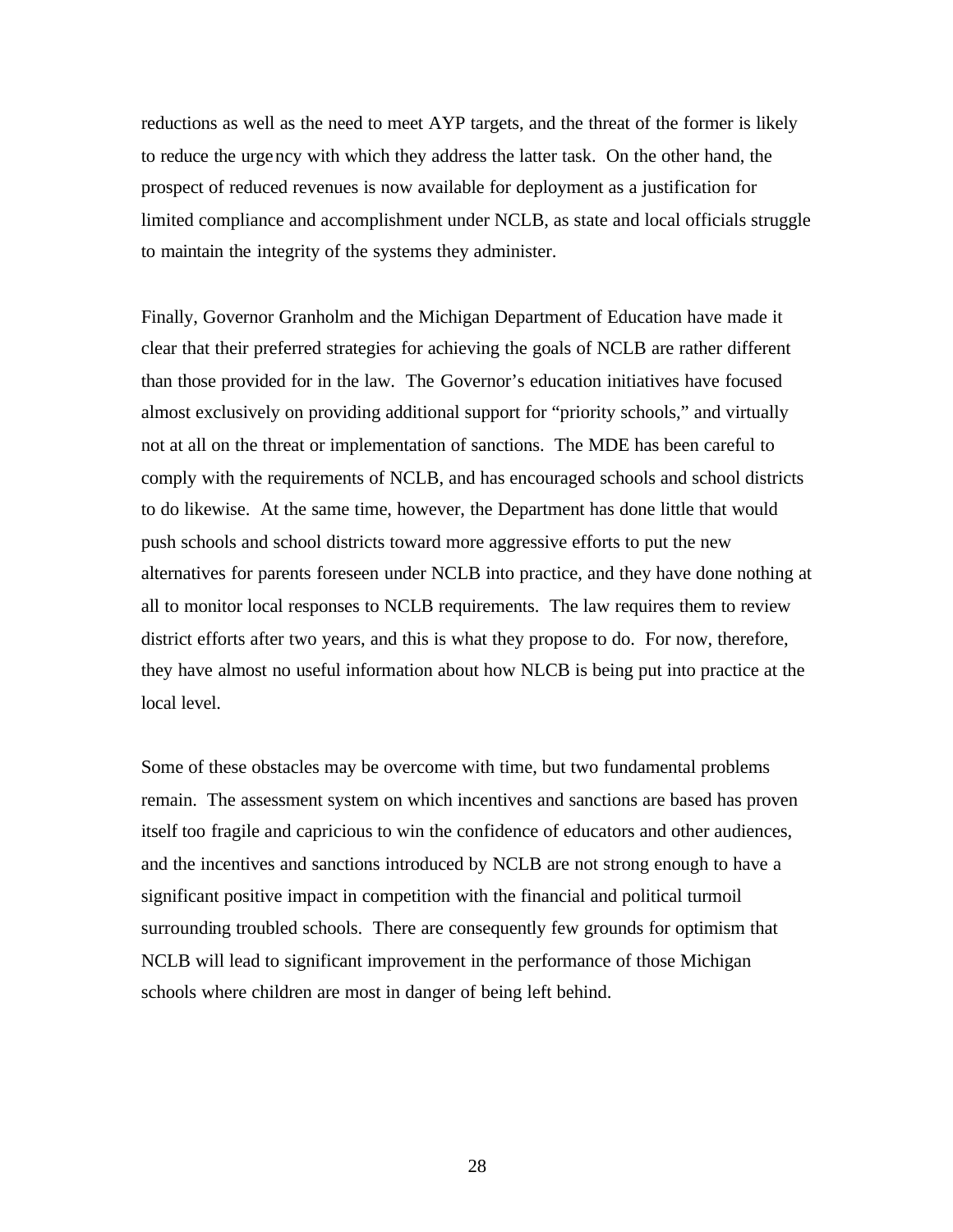#### **NOTES**

<sup>4</sup> The State Superintendent of Public Instruction appoints one member, who enjoys a veto over some board decisions.

 $<sup>5</sup>$  Schools could also meet the standard if 10 percent more of their students passed the tests than in the</sup>

previous year, Michigan's own version of AYP.<br><sup>6</sup> "544 Schools are Added to Problem List," *Detroit News,* 15 July 2003. The additional schools had met their AYP targets in the 2002-03 school year, but not in the preceding year. NCLB requires schools to make AYP for two consecutive years.

7 Alexandra R. Moses, "Nearly 900 Michigan Schools Don't Meet Progress Goals," *Detroit News*, 31 January 2004. The new number includes high schools for the first time.

 $8$  In states that did not already have assessment systems in place, in contrast, there will be no schools on the sanctions list in the first two years of implementation.

9 David N. Plank, "Business Involvement Key to Turning Around Failing Schools," *Michigan Forward*, July-August 2003.

<sup>10</sup> The previous governor moved MEAP out of the Michigan Department of Education into Treasury. Governor Granholm has recently moved MEAP back into MDE.

<sup>11</sup> Maureen Feighan, "Districts Question 'Grades' from State," *Lansing State Journal*, 17 November 2003.

<sup>12</sup> Alexandra R. Moses, "Few Use School Transfer Rule," *Detroit News,* 4 February 2004.

<sup>13</sup> For a discussion see Citizens Research Council, "A Recap of the FY2004 Budget and a Look Ahead to FY2005 and Beyond," October 2003. Available at www.crcmich.org. For additional data and further discussion see Arsen and Plank, *Michigan School Finance.*

 $14$  As noted below, some 900 Detroit parents have made inquiries about how to take advantage of the school choice provisions of NCLB.

<sup>15</sup> *Michigan Education Report*, Fall 2002.

 $\overline{a}$ 

<sup>16</sup> For the current list, see http://www.michigan.gov/mde/0,1607,7-140-6525\_17014-61646--,00.html.

<sup>17</sup> An insider in this market suggests that even \$1200 per student is too little to make the opportunity attractive from a business standpoint, and that the per pupil funding must be increased to attract significant private-sector participation.

<sup>18</sup> Judy Putnam, "Granholm gung-ho on Bush education plan," *Grand Rapids Press*, 28 March 2003.

<sup>19</sup> "If those schools need new leadership, they should get new leadership. If those schools need assistance from the state in making sure the families that feed into those schools are served better, the state should do that." *Ibid*.

<sup>20</sup> Arsen and Plank. *Michigan School Finance Under Proposal A: State Control, Local Consequences*, Table 12.

<sup>21</sup> This number includes charter schools.

<sup>22</sup> Kwanghyun Lee and Christopher B. Reimann. *Who's Attending Michigan's Priority Schools?* The Education Policy Center at Michigan State University, Data Brief #12, Ju ly 2003. Available at www.epc.msu.edu.

<sup>23</sup> The cities of Milwaukee, Dallas, Philadelphia and Detroit received \$600,000 from the US Department of Education from a grant awarded to the Black Alliance for Educational Options to specifically inform parents in their respective cities about NCLB.

<sup>4</sup> We would like to thank Sheila Klaas for her research assistance on the implementation of NCLB in Flint. <sup>25</sup> Eighteen schools were on the original list. Three schools were closed or merged with other schools, and one school was added.

<sup>&</sup>lt;sup>1</sup> We have agreed to protect the identity of this district, because of the possibility that the anonymity of specific individuals could be compromised.

 $2^{2}$ The value of the grants varies across school districts, depending on their level of educational spending in 1993-94. Some revenues continue to be distributed under categorical programs. For a full discussion of Michigan's school finance policies, see David Arsen and David N. Plank. *Michigan School Finance Under Proposal A: State Control, Local Consequences.* The Education Policy Center at Michigan State University, November 2003. Available at www.epc.msu.edu.

<sup>&</sup>lt;sup>3</sup> ISD boundaries correspond to county boundaries. Some ISDs comprise more than one county.